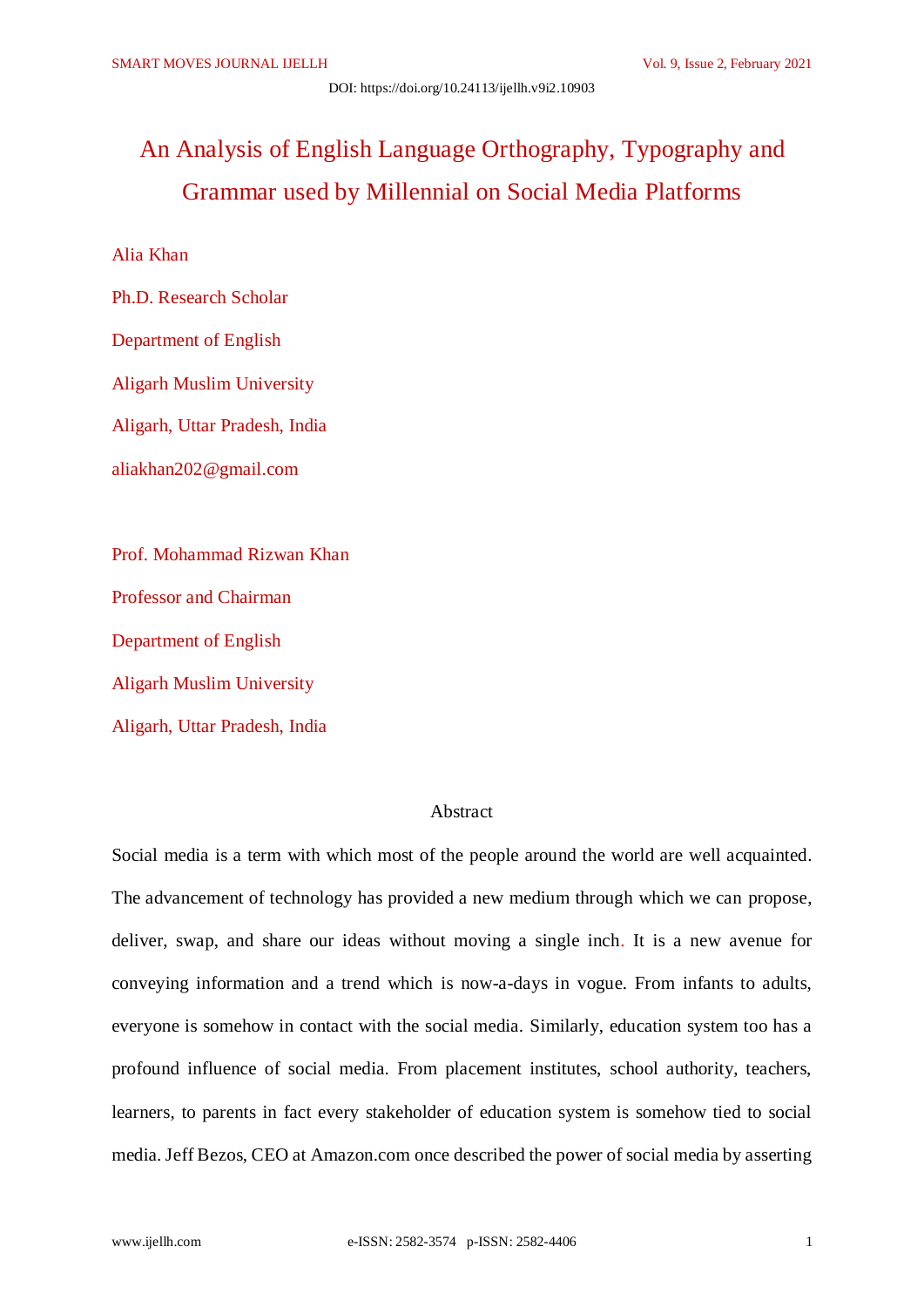that "If you make customers unhappy in the physical world, they might each tell 6 friends. If you make customers unhappy on the Internet, they can each tell 6,000 friends" (Pencak 2019). Thus, we can assume the potency and status of social media in our life. Though social media is affecting many significant areas of human life, but the area which itself is considered as a 'systematic means of communication' (that is 'Language') is too being swayed by this virtual medium. Social media has exceedingly affected English language skills. The paper explores how the social media has influenced linguistics habits of millennial, whether it has affected upcoming academicians in a positive or negative way, and what should be done in order to protect their linguistic habits from the negative influence of social media.

Keywords: Textese, Textism, WhatsApp, Instagram, Facebook, Language, Social media

# Introduction

Social media has now become an old forum for communication and socialization. It has turn out to be people's integrated part of life. Every bits of our life is somehow connected to social media and this is best described by David Crystal as:

You wake up at 3 a.m. to go to the bathroom and stop to check your e-mail on the way back to bed. You sign off and your screen says you were on 3 days and 45 minute. You placed the refrigerator beside your computer. You say 'scroll up' when someone asks what it was you said. All of your friends have an  $\omega$  in their names. You tell the cab driver you live at http://123.elm.street/house/bluetrim.html.Your phone bill comes to your doorstep in a box. You check your mail. It says 'no new messages'. So you check it again.  $(1-2)$ 

Here is the statistic that shows how much the world is involved in social media. "Social media has become part of the furniture, spanning all generations and all walks of life. It is estimated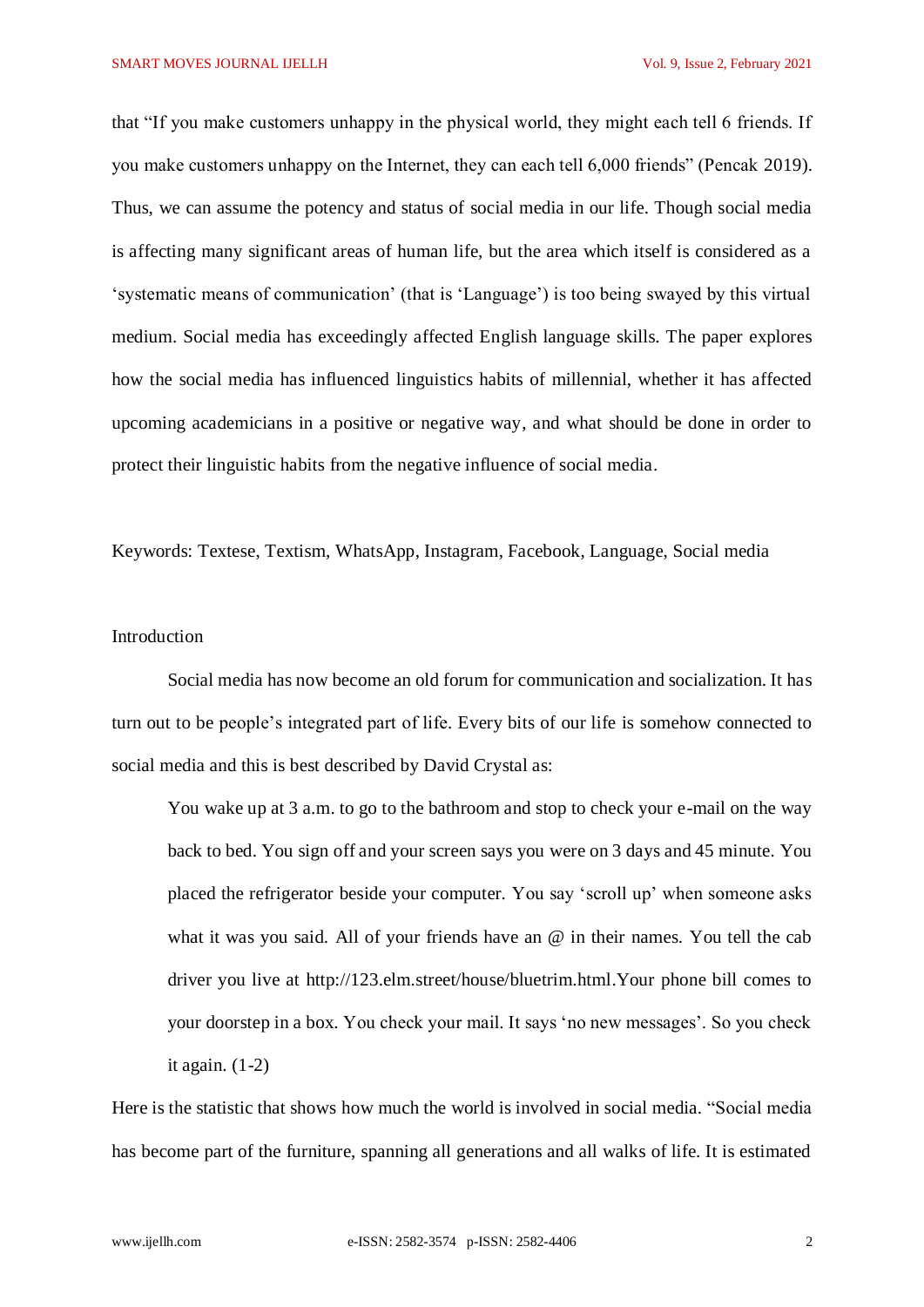that 2.77 billion of us will be using social media by the end of 2019" (Ormerod 2018). "Facebook is now, by a very wide margin, the biggest social network [worldwide.](https://www.statista.com/statistics/272014/global-social-networks-ranked-by-number-of-users/) As of the fourth quarter of 2020, Facebook had more than 2.8 billion global [monthly](https://www.statista.com/statistics/264810/number-of-monthly-active-facebook-users-worldwide/) active users" (Tankovska 2021). In the fourth quarter of 2020, Twitter had 330 million [monthly](https://www.statista.com/statistics/282087/number-of-monthly-active-twitter-users/) active users; YouTube is one of the platforms which is in trend and as of the fourth quarter of 2018, 27 percent of internet users worldwide accessed [YouTube](https://www.statista.com/statistics/497008/active-social-media-users-login-daily-rate-network/) at least once per day and in 2019 the YouTube recorded 1.68 billion users. In June 2018, Instagram reported more than 1 [billion](https://www.statista.com/statistics/253577/number-of-monthly-active-instagram-users/) monthly active users [worldwide](https://www.statista.com/statistics/253577/number-of-monthly-active-instagram-users/) and its daily [active](https://www.statista.com/statistics/657823/number-of-daily-active-instagram-users/) users stood at 500 million; Tumblr had surpassed 472 million [registered](https://www.statista.com/statistics/256235/total-cumulative-number-of-tumblr-blogs/) accounts in July 2019; WhatsApp had 1.6 billion [monthly](https://www.statista.com/statistics/260819/number-of-monthly-active-whatsapp-users/) active users [worldwide](https://www.statista.com/statistics/260819/number-of-monthly-active-whatsapp-users/) in 2019, and during the fourth quarter of 2019 [Snapchat](https://www.statista.com/statistics/545967/snapchat-app-dau/) reported 218 million daily active users [worldwide.](https://www.statista.com/statistics/545967/snapchat-app-dau/) Apart from these platforms, numerous social media apps are available with their millions of users ("Twitter": 2021; "YouTube": 2021; Clement: 2020; "Tumblr": 2019; "WhatsApp": 2019; "Snapchat": 2021).

Through the mentioned statistic it is understood that social media trend is not only the tale of one nation but of the whole world. In our life the role of social media is crucial; it is not an appendage extra but an indispensable part of our daily routine. It has affected every spheres of our life and one of the significant spheres that are being affected by the influence of social media is our language. Whether it is mother tongue (here in India it is Hindi) or our second language (English), both are deeply affected by the inclusion of social media in our lives.

Before exploring the objectives of this paper, it is necessary to understand what exactly Social Media is and how it has affected the major channel of communication (i.e. Language). People considered social media only in term of apps that are in vogue like Facebook, WhatsApp, and Instagram, but social media is an umbrella term and include lots of other platforms. Jagtap and Khare untangled the term social media by mentioning Heidi Cohen's explanation of features of social media. According to Cohen, social media is the medium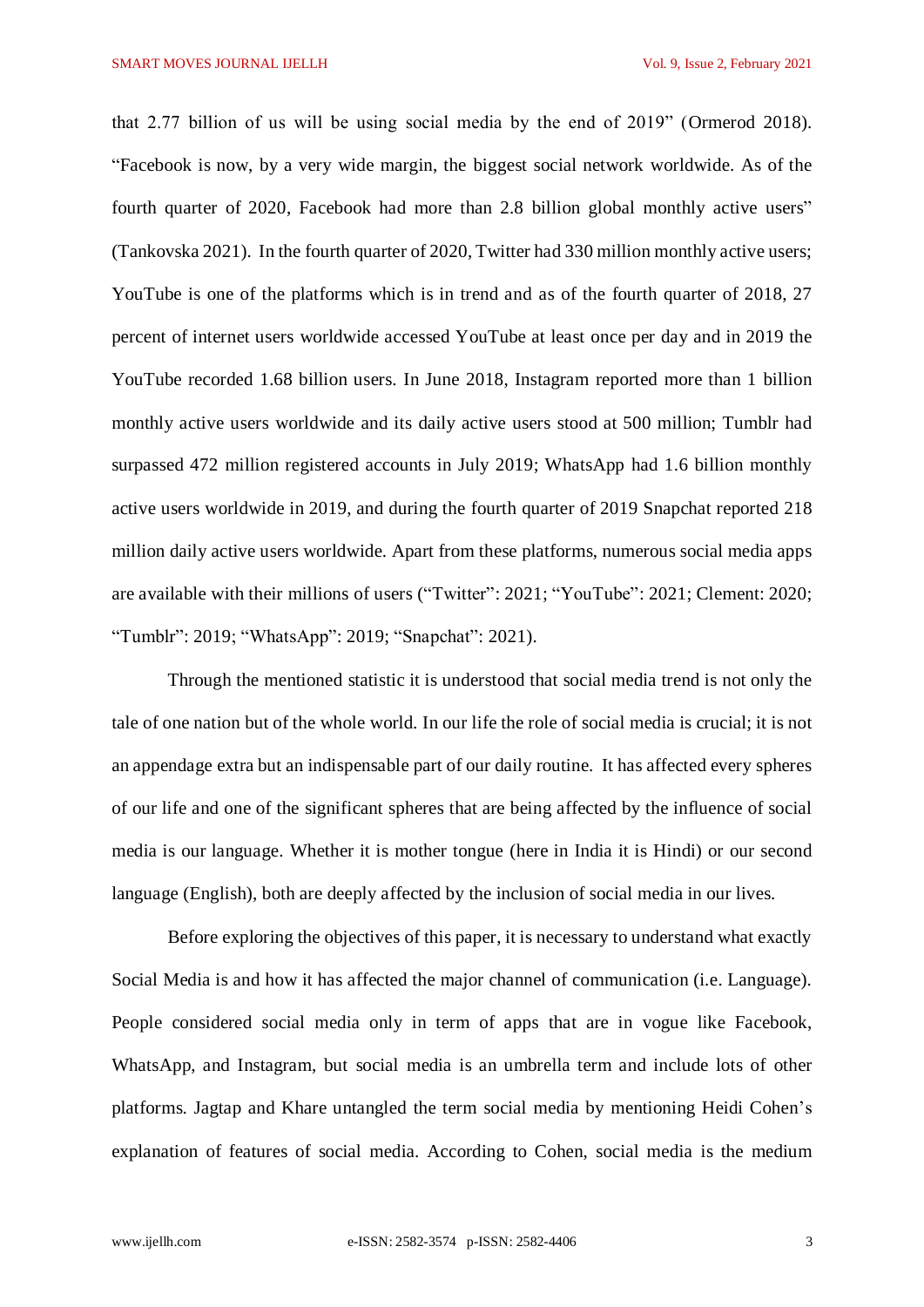SMART MOVES JOURNAL IJELLH Vol. 9, Issue 2, February 2021

through which people participate, comment and create content for communicating with their social contacts and public and hence turn the web into an interactive platform. She has mentioned certain features of social media, they are as follows: One can share content of different formats like text, video, photograph, audio, PDF and PowerPoint; interaction can cross different platforms through social sharing, email, etc.; participants can involve themselves as they want: there is no restriction in terms of involvement level, they can create, share, comment, lurk on social media networks as per their wish; information can be shared at a high speed and in large amount; one can communicate at different levels like one-to-one, oneto-many, many-to-many; communication can take place synchronously (online) and asynchronously (offline, not as per the time); it can work on various devices apart from computer like laptop, notebook, tablets (that includes iPads, iTouch and others), mobile phones (specially Smartphone); earlier real time events that is live event used to happen face-to-face (physical presence was must) but now because of social media one can engage in real time event by appearing online and can express his/her view point. According to Andreas Kaplan and Michael Henlein Social Media is, "a group of internet-based applications that build on ideological and technological foundations of web 2.0 and that allow the creation and exchange of user-generated content" (qtd. in Jagtap and Khare 2013: 1060-1061). While Techopedia website defines social media as:

Social media is perceived as a Web 2.0 development, which is to say that it is founded on the concept of a user-driven, interactive web. Blogs, message boards and chat rooms provide an experience that could be described as social media, but the term is more strongly identified with sites like Twitter, Facebook, Digg, LinkedIn, and so on. Like many buzzwords, the meaning of social media is a moving target that gets shifted around according to what the person using it wants it to mean. ("Social Media" 2019)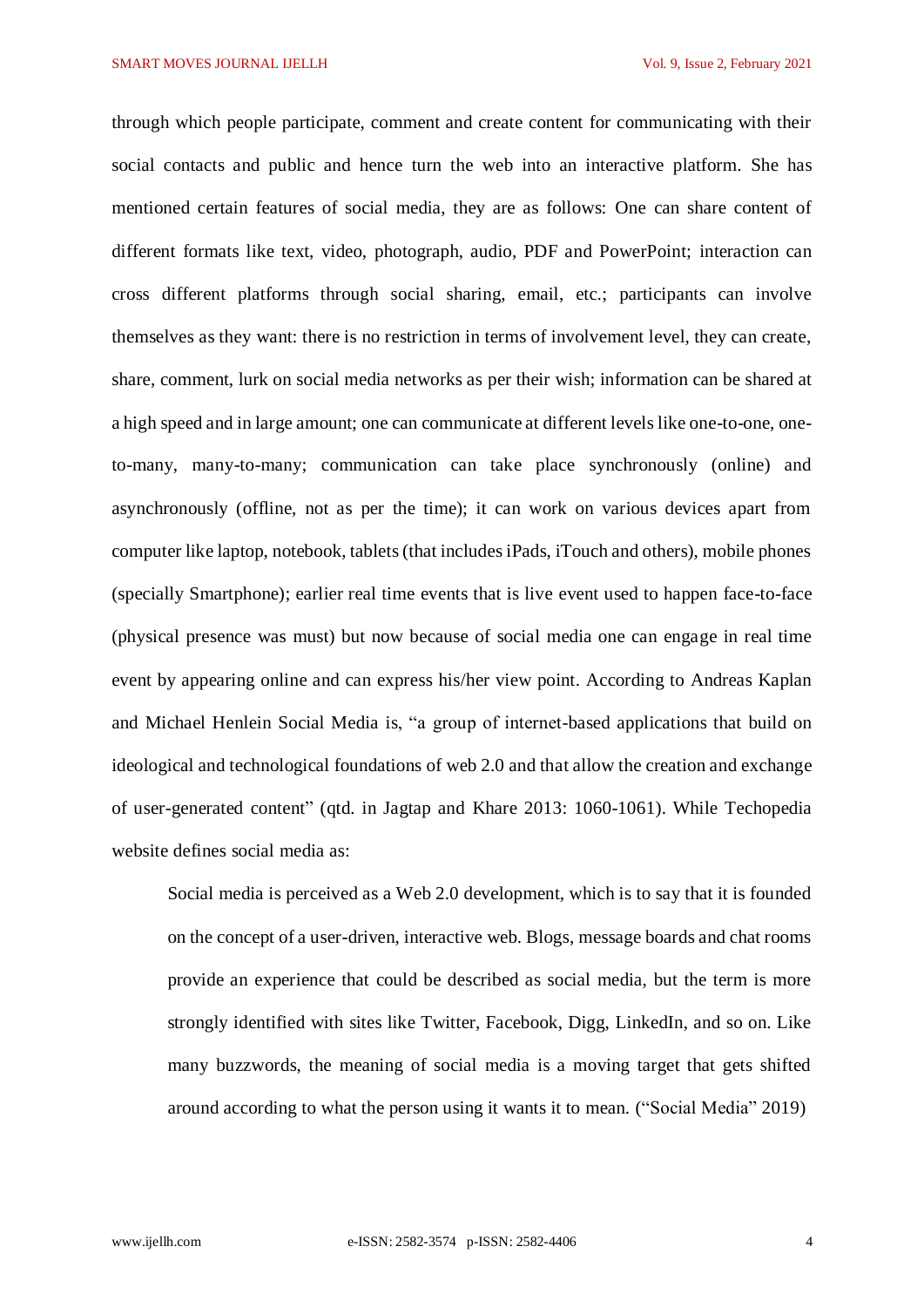In all these expression and sharing of views and contents, one aspect plays a significant role. It not only connects user of various platforms of social media and but also enables people to put their views in the form of text and that aspect is Language. But the language most people adhere to on social media is Textese. "In such language, standard spelling conventions and grammar rules are often disregarded and the use of "textisms" is prevalent" (Verheijen 2013: 583). Verheijen has mentioned Time, Space, Money and Trends are the significant reason behind the use of textism on social media platforms. In order to save time, space and money people are sticking to this "orthographically unconventional language". In addition to these factors, one more factor Verheijen (2019) has emphasized is the fashion to flaunt or fashion to follow trends. Millennial craves to look cool in every aspect of their life. So in order to look cool they follow textisms (583). Up till now, many studies have taken place in order to see the effect of Textism on literacy. But, there is mixed response regarding the effect of Textisms on language skills of the millennial. Verheijen has mentioned that, "the mixed results could also be caused by differences in the designs and populations of the studies. In addition, the correlational analyses conducted in most of the studies do not warrant conclusions about causality. All this suggests that there is a need for further research"(582). Here is the glimpse of the Empirical studies on the effect of Social Media on Language learning: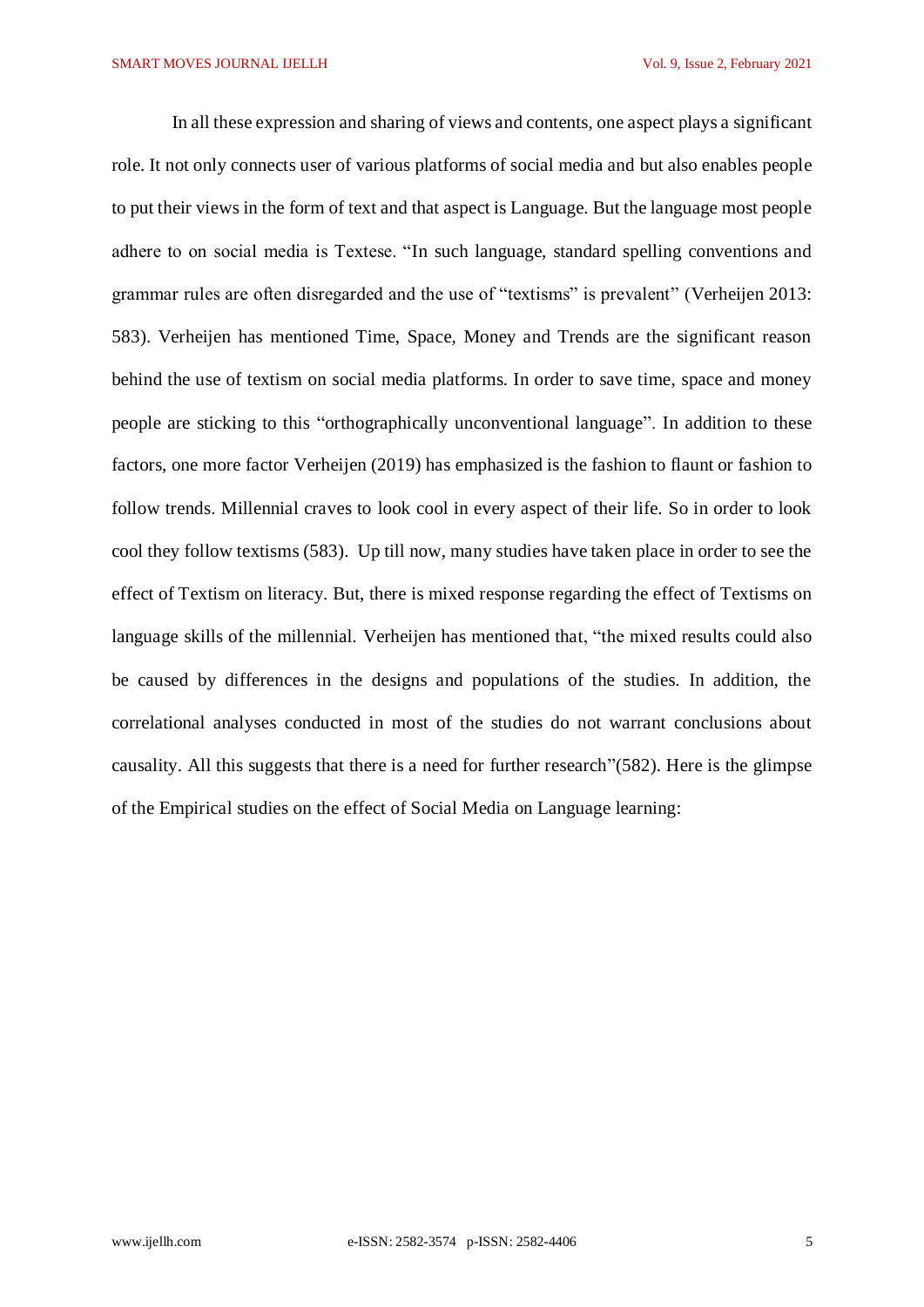| Year of<br>publication | Author(s)                                      | Focus                    | Participants' age group Participants'<br>(age range/mean age)    | nationality    | Sample size<br>(no. of<br>participants) | What aspect(s) of literacy?                                                                            | Findings                |
|------------------------|------------------------------------------------|--------------------------|------------------------------------------------------------------|----------------|-----------------------------------------|--------------------------------------------------------------------------------------------------------|-------------------------|
| 2007                   | Massengill Shaw,<br>Carlson and<br>Waxman      | texting                  | young adults (18-19)                                             | American       | 86                                      | spelling                                                                                               | no correlation          |
| 2008                   | Plester, Wood and<br>Bell                      | texting                  | children (10-12)                                                 | <b>British</b> | 100                                     | writing, spelling                                                                                      | conflicting<br>findings |
| 2009                   | Drouin and Davis                               | texting                  | young adults ( $M$ age =<br>22)                                  | American       | 80                                      | reading (fluency and word<br>recognition), spelling                                                    | conflicting<br>findings |
|                        | Plester, Wood and<br>Joshi                     | texting                  | children (10-12)                                                 | British        | 88                                      | reading, spelling, vocabulary,<br>non-word reading (alphabetic<br>decoding), phonological<br>awareness | positive<br>correlation |
|                        | Winzker, Southwood texting,<br>and Huddlestone | <b>IMing</b>             | adolescents (grades 8,<br>11, age range/mean<br>age unspecified) | South African  | 88                                      | writing, spelling                                                                                      | conflicting<br>findings |
| 2010                   | Kemp                                           | texting                  | young adults ( $M$ age = Australian<br>22)                       |                | 61                                      | reading, spelling, morphological<br>awareness, phonological<br>awareness                               | positive<br>correlation |
|                        | Rosen et al.                                   | texting,<br><b>IMing</b> | young adults (18-25)                                             | American       | 718                                     | writing                                                                                                | conflicting<br>findings |
|                        | Shafie, Darus and<br>Osman                     | texting                  | young adults (18-22)                                             | Malaysian      | 264                                     | writing, spelling                                                                                      | conflicting<br>findings |
|                        | Varnhagen et al.                               | <b>IMing</b>             | adolescents (12-17)                                              | Canadian       | 40                                      | spelling                                                                                               | no correlation          |
| 2011                   | Bushnell, Kemp and<br>Martin                   | texting                  | children (10-12)                                                 | Australian     | 227                                     | spelling                                                                                               | positive<br>correlation |

| Year of<br>publication | Author(s)                                                              | Focus                    | Participants' age group Participants'<br>(age range/mean age)   | nationality    | Sample size<br>(no. of<br>participants) | What aspect(s) of literacy?                                                                                                                | Findings                |
|------------------------|------------------------------------------------------------------------|--------------------------|-----------------------------------------------------------------|----------------|-----------------------------------------|--------------------------------------------------------------------------------------------------------------------------------------------|-------------------------|
|                        | Drouin                                                                 | texting                  | young adults ( $M$ age = American<br>21)                        |                | 152                                     | reading (fluency and accuracy),<br>spelling                                                                                                | conflicting<br>findings |
|                        | Durkin, Conti-<br>Ramsden and<br>Walker                                | texting                  | late adolescents (17)                                           | British        | 94                                      | reading (efficiency and accuracy), positive<br>spelling                                                                                    | correlation             |
|                        | Geertsema, Hyman<br>and Van Deventer                                   | texting,<br><b>IMing</b> | adolescents (grades 8,<br>9, age range/mean<br>age unspecified) | South-African  | 22 (teachers!)                          | writing, spelling                                                                                                                          | negative<br>correlation |
|                        | Kemp and Bushnell                                                      | texting                  | children (10-12)                                                | Australian     | 86                                      | writing, reading (speed and<br>accuracy), non-word reading,<br>spelling                                                                    | positive<br>correlation |
|                        | Powell and Dixon                                                       | texting                  | young adults ( $M$ age = British<br>24)                         |                | 94                                      | spelling                                                                                                                                   | positive<br>correlation |
|                        | Wood, Jackson, Hart, texting<br>Plester and Wilde                      |                          | children (9-10)                                                 | British        | 114                                     | reading, spelling, non-word<br>reading (phonological<br>decoding), phonological<br>awareness, phonological<br>retrieval, lexical retrieval | conflicting<br>findings |
|                        | Wood, Meachem,<br>Bowyer, Jackson,<br>Tarczynski-Bowles<br>and Plester | texting                  | children (8-12)                                                 | <b>British</b> | 119                                     | reading, spelling, phonological<br>awareness, phonological<br>retrieval                                                                    | positive<br>correlation |
| 2012                   | De Jonge and Kemp                                                      | texting                  | adolescents (13-15);<br>young adults<br>$(18 - 24)$             | Australian     | 52/53                                   | reading, non-word reading<br>(phonological decoding),<br>spelling, morphological<br>awareness, orthographic<br>awareness                   | negative<br>correlation |

Figure 1: The summary of Empirical studies on the Effect of Social Media on Language by Verheijen (2013: 601-602).

Objectives of the Study :

To explore how social media is affecting linguistic habits of Millennial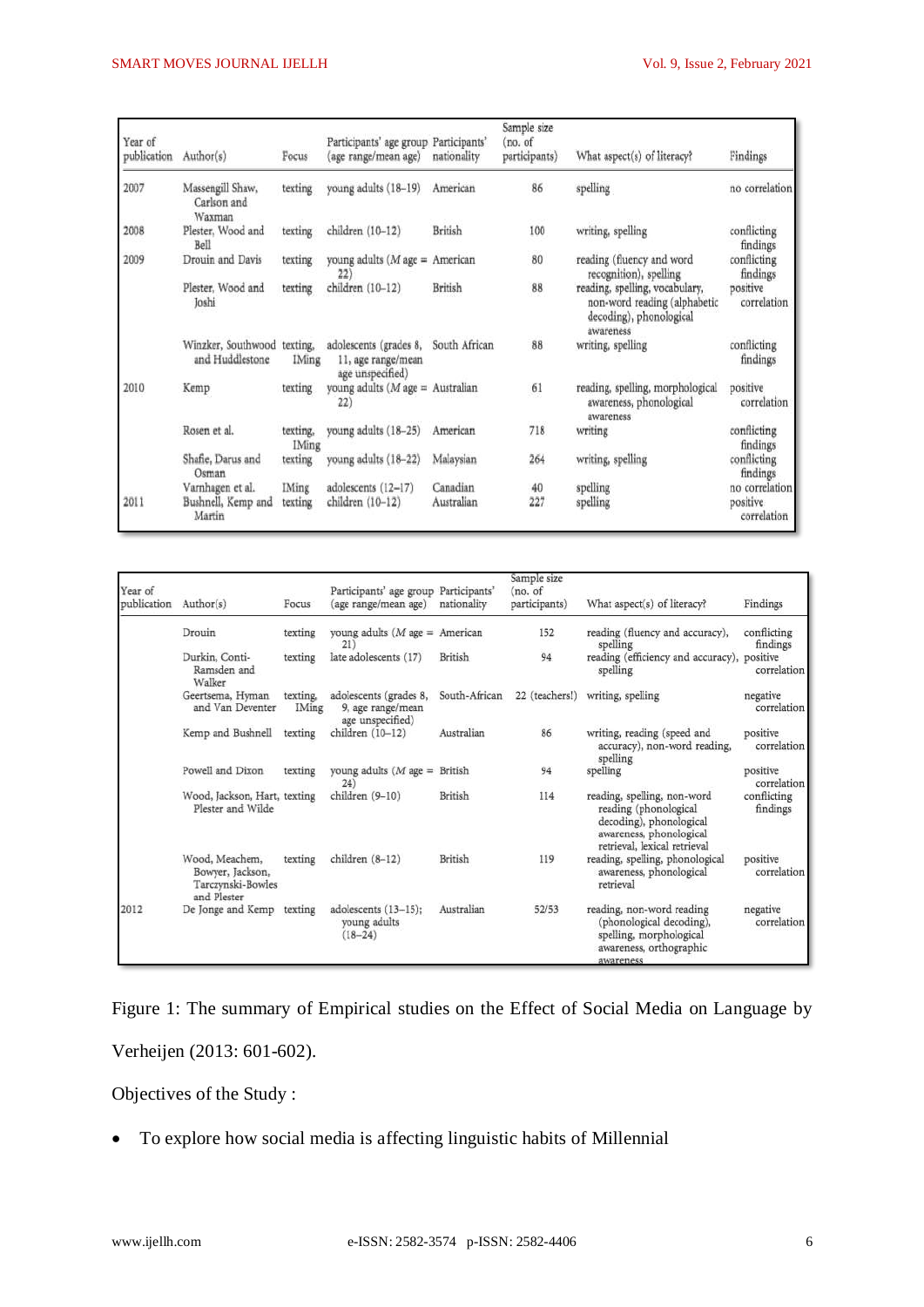- To examine the impact of social media on the orthography, typography and grammar of English language
- To explore the measure to protect the linguistic habits of millennial from the negative influence of social media

Methodology and procedure

### Participants

The researcher has randomly selected 61 participants from Aligarh Muslim University of Aligarh, India and has analyzed their social media posts (include public and private posts, comments and statuses). Not all the social media platforms are considered here for the study; only the corpus from Facebook, WhatsApp and Instagram application are scrutinized in this study. These participants belong to 18-35 years age group (i.e. millennial age group). All of them are engaged in academic line (out of 61 Research participants, 23 were pursuing graduation, 25 post graduation and 13 were engaged in research).

#### Procedure

First, with the permission of research participants, the raw chats, posts, comments, statuses of research participants were seen. They were informed one week before about the study. This was done by sending them the tentative synopsis of the study and invitation for the meeting. So, at the time of meeting they were ready with the chats they want to contribute toward the completion of the study. Four meetings were arranged of two hours respectively and in every meeting 30 minutes were given for discussion. The meeting was categorized according to the academic level of research participants. First meeting consisted of twentythree Graduates, Second meeting twenty-five post-graduates and third consisted of thirteen Research scholars and fourth meeting was devoted for discussion and wind-up session. Four participants (two graduates, one post-graduates and one research scholar) were unable to make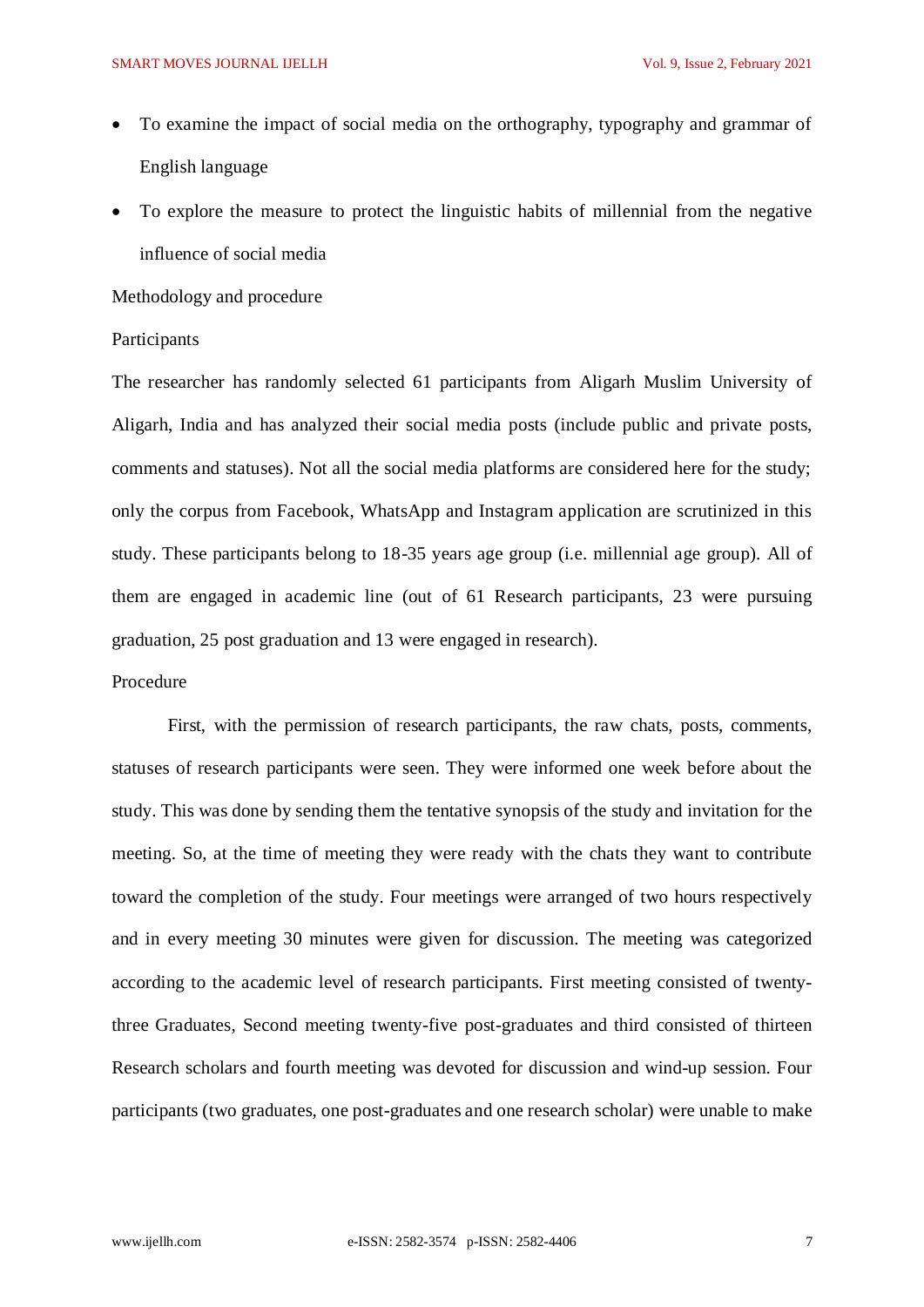it up to meeting. So they were asked to export the chats, post, statuses and comments through email.

The corpus was collected using the screenshot feature of the smart phone. Screenshots were taken of the chats, post, comments and statuses and participants were asked to transfer the screenshots to the pen drive provided to them. After the collection of screenshots, research participants were asked the reasons behind the use of textism in conversation and they stated various reasons for defying of English orthographic and typographic norms on social media platforms. These were then classified by the researcher into eight categories (see Discussion section).

There were total one hundred and thirty-two raw screenshots and out of them, onehundred and twenty-seven screenshots were chosen on the basis of the textism found in them and the other parameter for the selection was number of words and the content (see Parameters for data collection Section). There are twenty-one types of textism discussed by the researcher in the research paper. Then the next task was to hide the identity of the screenshots and mark the textese in those screenshots. This was done with help of Paint tool programme of Microsoft Window. Using the Microsoft Excel Sheet, the data was stored and analyzed and graphical summary was prepared.

Parameters for data collection

- The researcher has collected the data by personally meeting and interviewing the participants. With the permission of the participants their conversations, comments, statuses, and posts were seen, captured and analyzed. They were captured with the help of screenshot and later analyzed by the researcher.
- There were total sixty-one research participants included in this study. Of which twenty three are doing graduation, twenty-five are doing post graduation and remaining fifteen participants are engaged in Ph.D.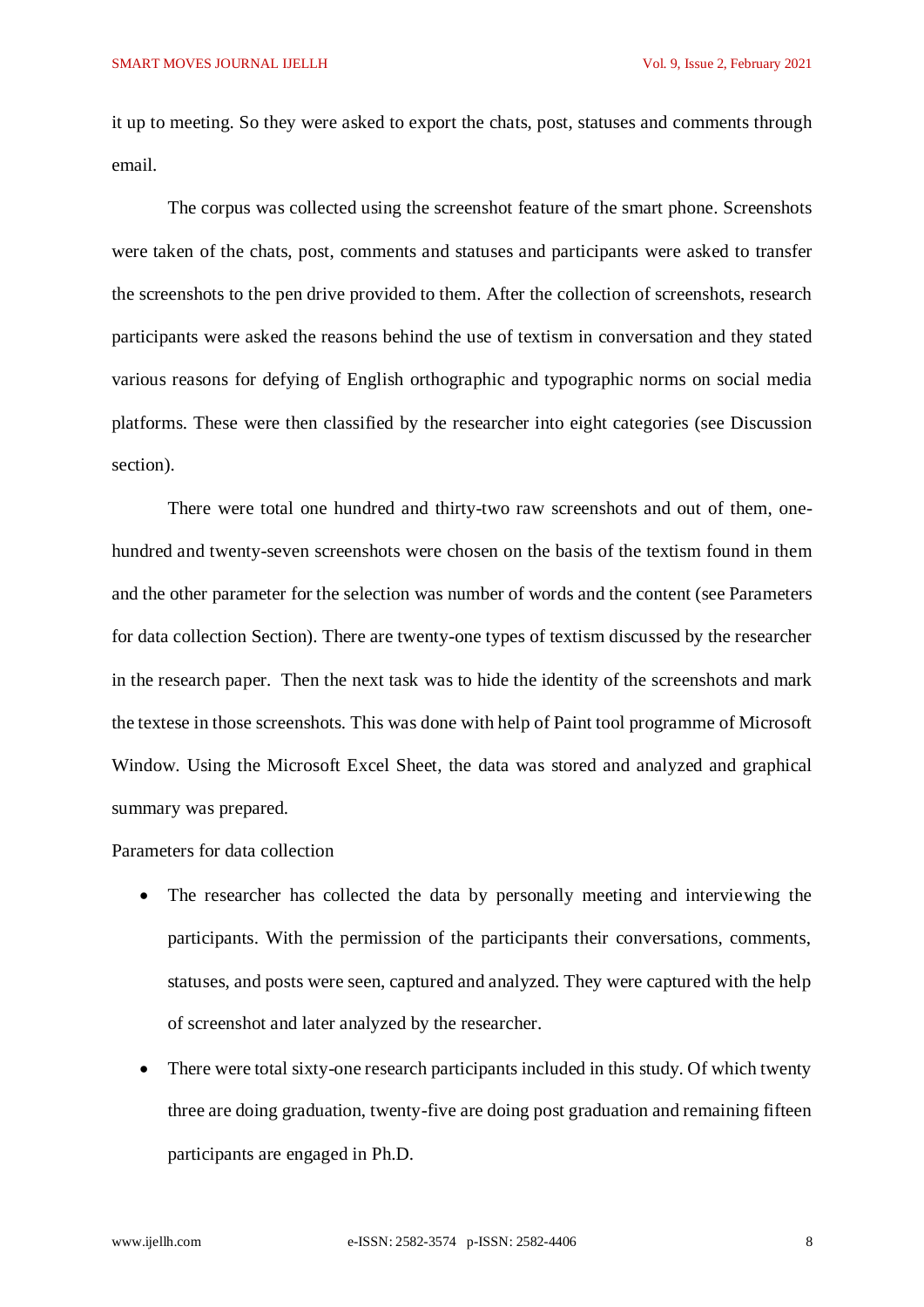- Out of sixty-one participants, four participants were not able to meet personally, so the researcher corresponded with them on WhatsApp program and asked them to export those chats which they feel comfortable in sharing with the researcher through email. WhatsApp has the feature of exporting the chat, through this feature whole chat gets exported through email and other sharing apps. Since these chats were raw and contained unnecessary data too, whole chats are not analyzed by the researcher. Researcher has selected the required corpuses from them and then done the analysis.
- The raw data (here it is in the form of chats, posts, statuses and comments) consisted the conversations that are done both in Hindi and English languages. The conversations that are done solely in English are considered for the study and the conversations that are done mainly in English and having minor part or fillers in Hindi are also considered for the study.
- The whole conversation is not selected for analysis. Just the part of the conversation is taken for analysis. That is, from where the topic/discussion is triggered (minimum four dialogues consisting of 38 words).

Regarding the ethics of research, the researcher has candidly talked about the whole programme that is, why the chats are required, what will be done with the screenshots of those chats and the researcher had convinced the participants that the data will solely be used for research purpose and assured the participants regarding the privacy of their conversations and their identities. Thereby, maintaining the ethics of research. In addition to this, researcher has completely hid the identity of the chats using the paint tool application.

# Findings

The analysis of the data collected from the research participants unfolds the significant characteristics of participants' linguistic habits i.e. how social media has affected their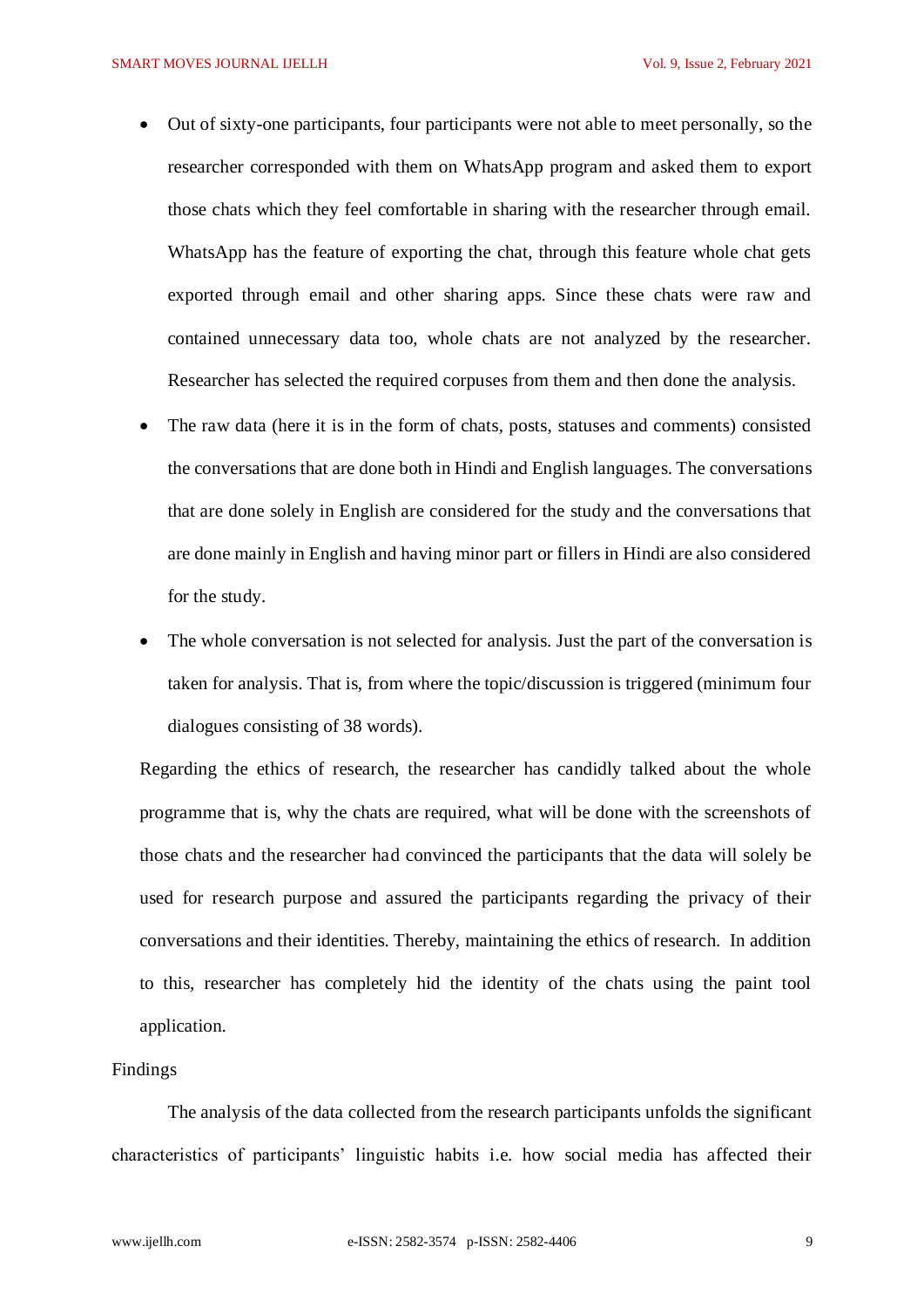linguistic habit. "The flouting of orthographic and typographic norms and linguistic and typographic playfulness are evident" (Danet and Herring 2007:12) in the collected data. They have frequently used the following "non-standard typographic and orthographic forms" (Thurlow 2013:6). The researcher has made twenty-one categories in order to highlight textism in the collected data. It is unfeasible to include all the screenshots of collected data here. Thus, small glimpse of collected data is provided (see Appendix 2):

- 1. Coining: Invention of new words which do not exist in English language. Data consists of words like: '*photobombing*', '*unfriending*', '*googling*', '*whatsapping*', '*facebooking*'.
- 2. Initialism: First letters of each word in a compound word, phrase, and sentence are put together. The data shows number of initialism in the participants' conversation. They are '*Ttyl*', '*lol*', '*bff*', '*lmao*', '*AFAIK*'- 'As Far As I Know', '*BAE*'- 'Before Anyone Else', '*brb*'- 'Be right back', '*FYI*'- 'For Your Information', '*OOTD*'- 'Outfit Of The Day', '*OMW*'- 'on my way', '*POTD*'- 'Photo Of The Day', '*TBH*'- 'To be honest'.
- 3. Contraction: Shortening the word by deleting letters, usually letters that have vowel sounds are deleted. In some cases, participants have not just deleted vowels but also words and phrase. The participants have made use of words like '*knw*'- 'know', '*cn*'- 'can', '*wat*'- what, '*wl*'- 'will', '*bt*'- 'but', '*ur*'- 'your', '*coz*'- 'because', '*gonna*'- 'going to', '*lemme*'- 'let me', '*kinda*'- 'kind of', '*dunno*'- 'don't know', '*gotcha*'- 'got you', '*gimme*'- 'give me', '*c'mon*'- 'come on', '*z*'- 'is', '*m*'- 'I am'.
- 4. Clipping: Clipping is when the front, back and both front-back parts are omitted and remaining part of word is left retaining the meaning of original word. The data has many clipped words, they are '*lib*'- 'library', '*Eng*'- 'English', '*em*'- 'them', '*Alig*'-'Aligarh', '*alrigh*'- 'alright', '*info*.'- 'information' etc.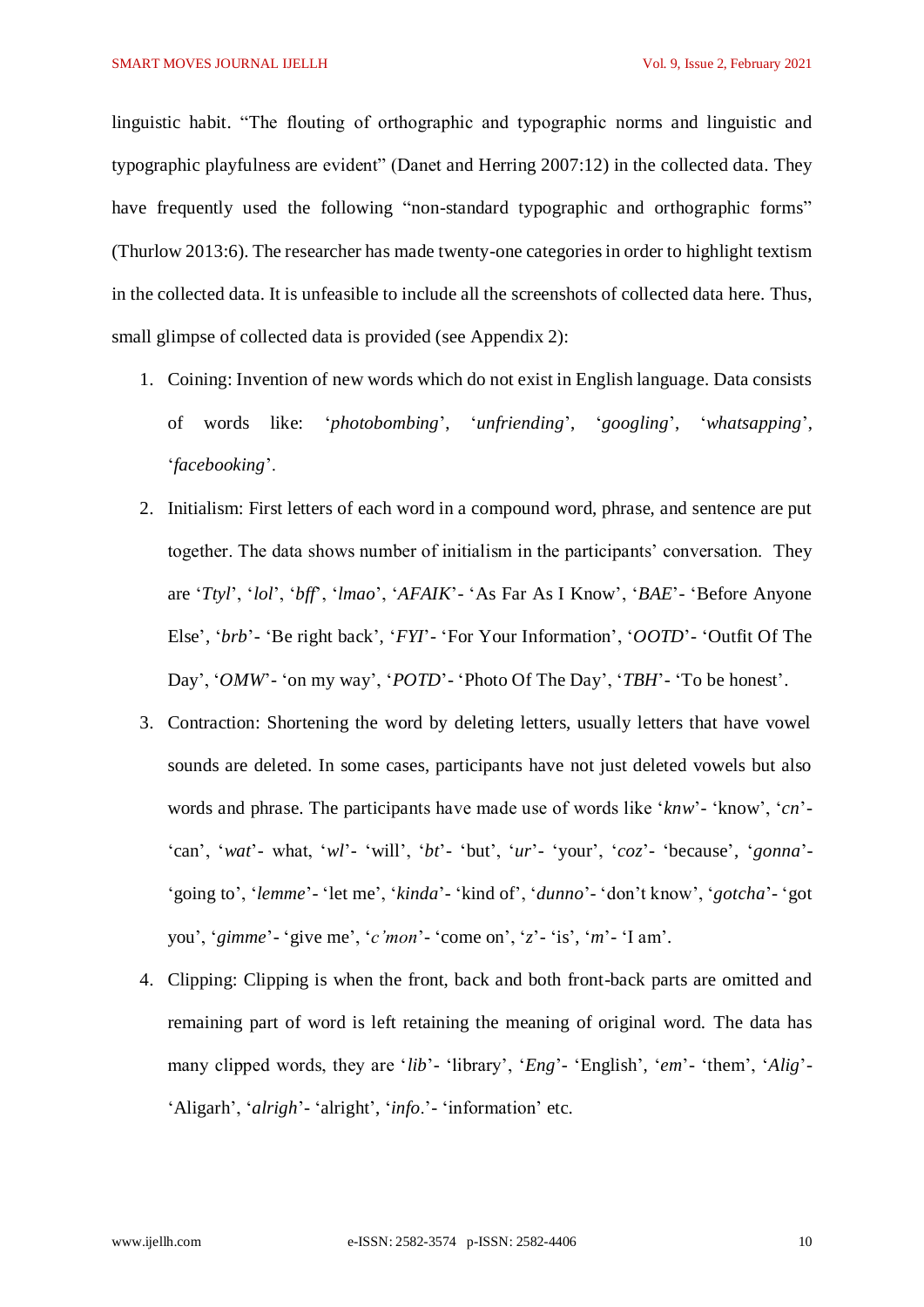- 5. Phonetic Respelling: "substitution of letter(s) of word by (an) other letter(s), while applying accurate grapheme-phoneme patterns of the standard language" (Verheijen and Stoop 2016: 255). Phonetic respelling is frequently done by the participants in their personal messages. Here are some words that depict this feature: '*ur*'- 'your', '*wl*'- 'will', '*mmbrz*'- 'members', '*olryt*'- 'alright', '*thru*'- 'through', '*hlp*'- 'help', '*d*'- 'the', '*m*'- 'am', '*ppl*'- 'people', '*ekzactly*'- 'exactly', '*nyt*'- 'night', '*aftanoon*'- 'afternoon', '*asignmnt*'- 'assignment', '*Wwl*'- 'We will'
- 6. Number Homophone: "A number used to replace a word or part of a word which has the same pronunciation" (Kelsey and Amant 2008: 933). '4get'- 'forget', '9t'- 'night', '*b4*'- 'before', '*w8*'- 'wait', '*w8ng*'- 'waiting', '*2day*'- 'today', '*g8*'- 'great', '*evry1*'- 'everyone'.
- 7. Reduplication: Repetition of letter(s). Participants have used '*soooo*'- 'so', '*longgg*'- 'long', '*happyyy*'- 'happy', '*okayyy*'- 'ok', '*byeeee*'- 'bye', '*finallyyyy*'- 'finally', '*yess*'- 'yes', '*helloooo*'- 'hello', '*heyyyyy*'- 'hey', '*waitinggg*'- 'waiting'.
- 8. Use of visual in spelling: Substitution of letter(s) by graphically resembling nonalphabetic symbol(s), e.g. '*@mna'*- 'Amna', '*p00l*'-'pool', '*\$h@ke'*- 'shake'
- 9. Absurdity: '*laterz*'- 'later', '*bcozz*'- 'because', '*Lx*'- 'linguistic'
- 10. Accenting: '*Ohhkayy*'- 'okay', '*Hallo*'- 'Hello', '*Frandz*'- 'Friends'
- 11. Missing diacritics: '*naïve*'- ['naïve'](https://en.wikipedia.org/wiki/Na%C3%AFve), '*café*'- 'Café', '*doppelganger*'- 'Doppelgänger', '*resume*'- 'résumé', '*uber'*- 'über'.
- 12. Reduplicating symbols: Repeating punctuation symbols. Participants have used (…) after completion of the each sentences of the paragraph. Even if they have written one sentence, there also they have used row of full stop. For expressing mood they have used row of exclamation mark (!!!) and for asking question for which they need urgent reply, they have chosen this (????).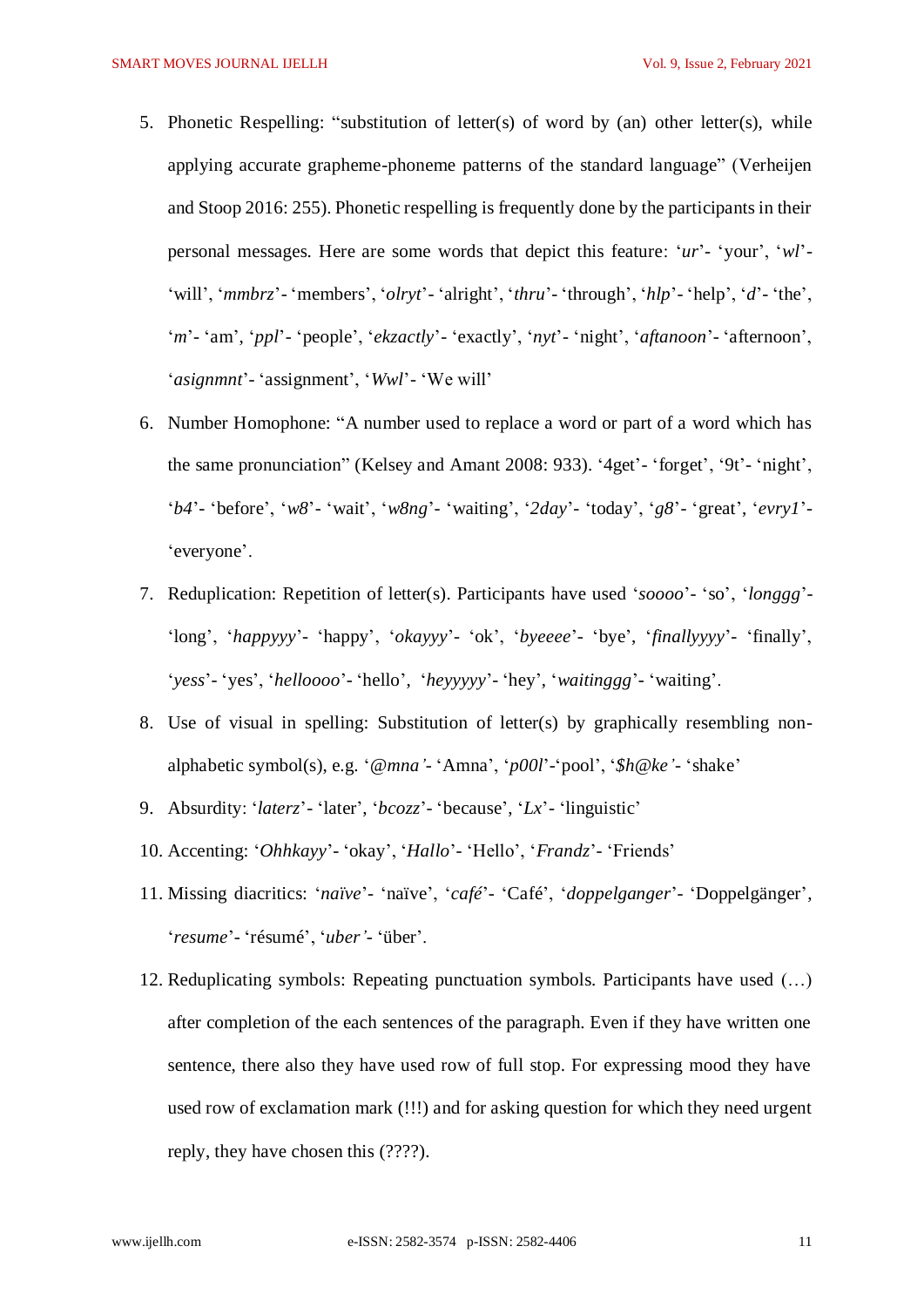- 13. Relaxation in Capitalization: Participants have used capitalization in the following way like: '*Itz MINE'*- 'mine', '*OKAY*'- 'Okay', *HaPpY*'- 'HAPPY' which are deviant from the English language norms.
- 14. Use of emoji: Emojis are very commonly used by the participants. For expressing what they exactly want to say, participants have used them. Apart from this they have used them, in the case where they do not want to reply or do not want to type any further. So they have simply put the emoticon instead of typing feelings in words. Here are few of

them:  $\bigoplus_{\text{etc.}} \bigotimes_{\text{etc.}}$ 

- 15. Use of Hashtag: A word or phrase preceded by a hash sign (#), used on social media websites and applications, especially Twitter, to identify messages on a specific topic ("hashtag" 2019). Apart from its original use (i.e. to identify message on a specific topic), it is used to state in short what you want to convey. Participants have greatly used hashtags not only on twitter but also in other social media sites. As through the hashtag, one can describe in few striking words the whole story without the use of complete grammatical sentences. #BookingOpenForZero (indicates be ready to watch this movie and the participant who has used this hashtag is excited and informing and inviting his other friends.), #OOTD (the participant has not mentioned any occasion and other detail; just informing other that she has worn this beautiful dress today and expecting her friends' reactions).
- 16. Memes: "An image or video that is spread widely on the internet, often altered by internet users for humorous effect" ("Definition" 2019). In interview, when participants were asked why they use memes they stated the following reasons: in order to save their time from typing; for humorous purpose; it is a catching way for expressing your feelings and it is in trend; sometimes they do not understand what to reply so they use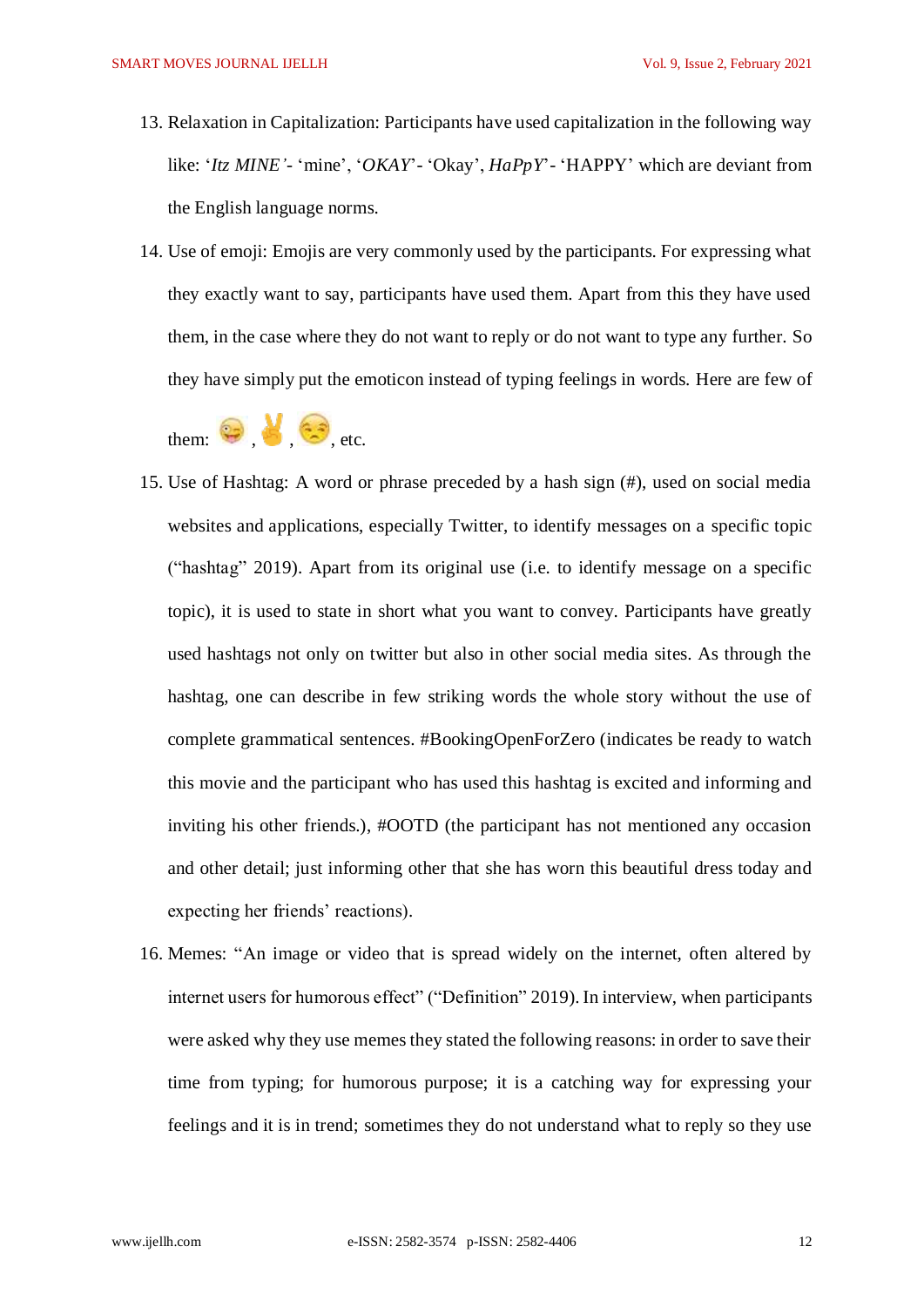memes; sometimes they know what to say but do not know how to say, so they use meme to express themselves; when in hurry, etc.

- 17. Use of words from mother tongue: Mother tongue is commonly use along with the English language. Whether WhatsApp, Facebook, Instagram messages or public comments, posts on WhatsApp, Facebook, Instagram, Twitter' sites, mother tongue interference can be widely seen in the data. 'And then *wahan se* we have to go to Srinagar', '*Arey Haan*, I had a look', 'Arey, they will charge us more', '*Usme* they have asked outstation participants to share their travelling information', 'Another issue is *k* my number won't work there'. These italicize words are from the Hindi language. Participants have used them many times in their conversation.
- 18. Relaxing of grammatical and punctuation rules: Grammatical rules relaxation can easily be seen in their comments, posts, etc. they have commented for the sake of communicating their ideas and have modified the standard norms of English language.
- 19. Slang: "unconventional words or phrases that express either something new or something old in a new way… Slang emanates from conflicts in values, sometimes superficial, often fundamental. When an individual applies language in a new way to express hostility, ridicule, or [contempt,](https://www.merriam-webster.com/dictionary/contempt) often with sharp wit, he may be creating slang" (Maurer). Here are some slangs used by the participants: '*creep*', '*Jerk*', '*funky*', '*Freak-out*', '*Kudos*', '*All right?*', and '*not my cup of tea*'.
- 20. Giphy: Giphy is small video without sound, highlighting particular emotion. Here is the glimpse of some giphy used by the participants:





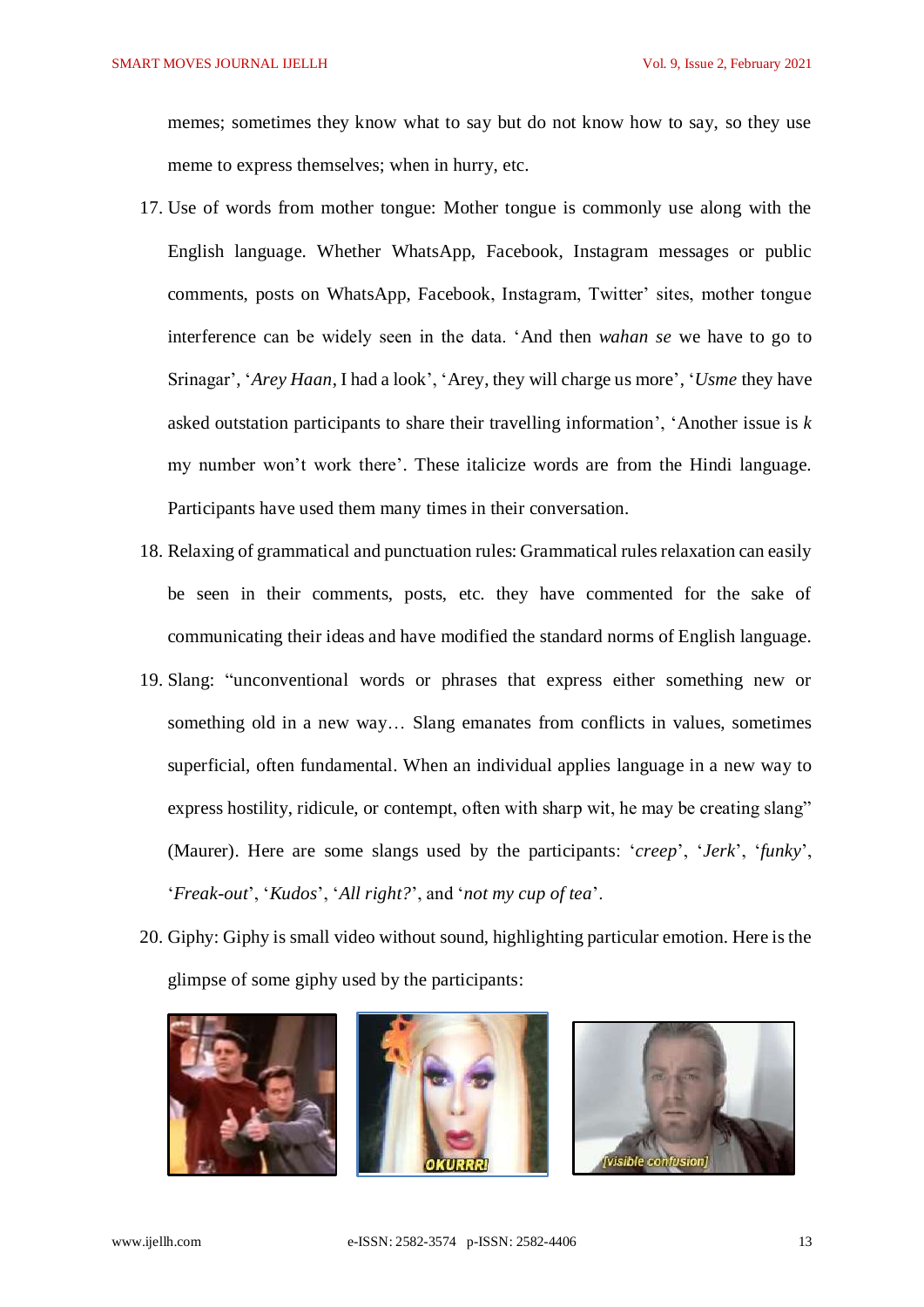21. Stickers: "Stickers are different than emoticons. They're detailed illustrations of characters with personality. Sending stickers is a way to share how you're feeling with your friends" (Randall 2013). Participants have used them on various occasions like when appreciating friends' picture, when agreeing/disagreeing on any topic or when they do not want to do any further discussion on a topic which they feel being exaggerated by their friends in case too they just have inserted the sticker and have not replied further. So they have used stickers as an important tool for establishing, abandoning and continuing the conversation. Here are the glimpse of stickers:



Here is the graphical representation of Textism found in the corpus collected from all research participants: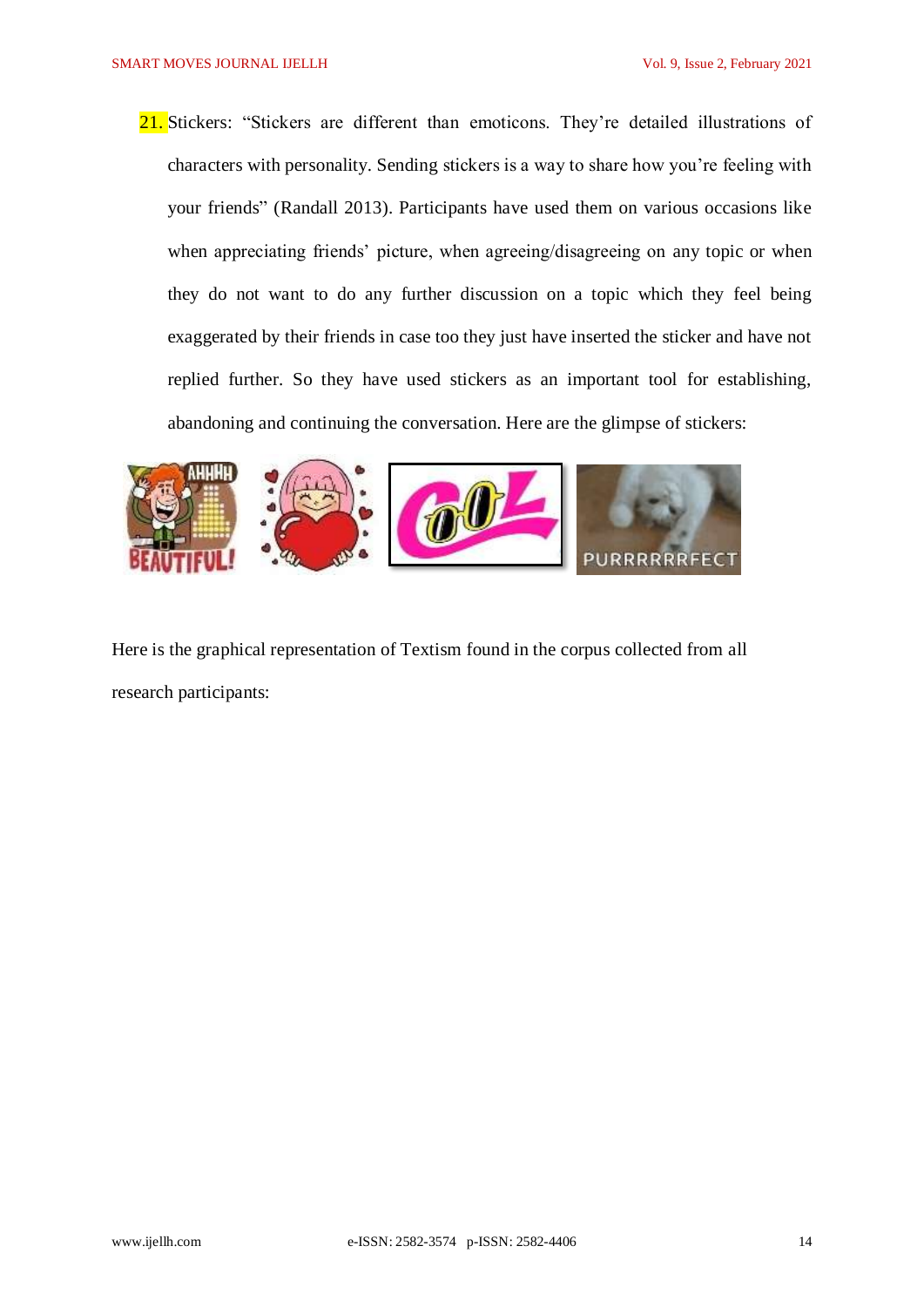

# **Textism found in data collected from**

Figure 2: The graphical representation of the Textism found in data collected from Graduate research participants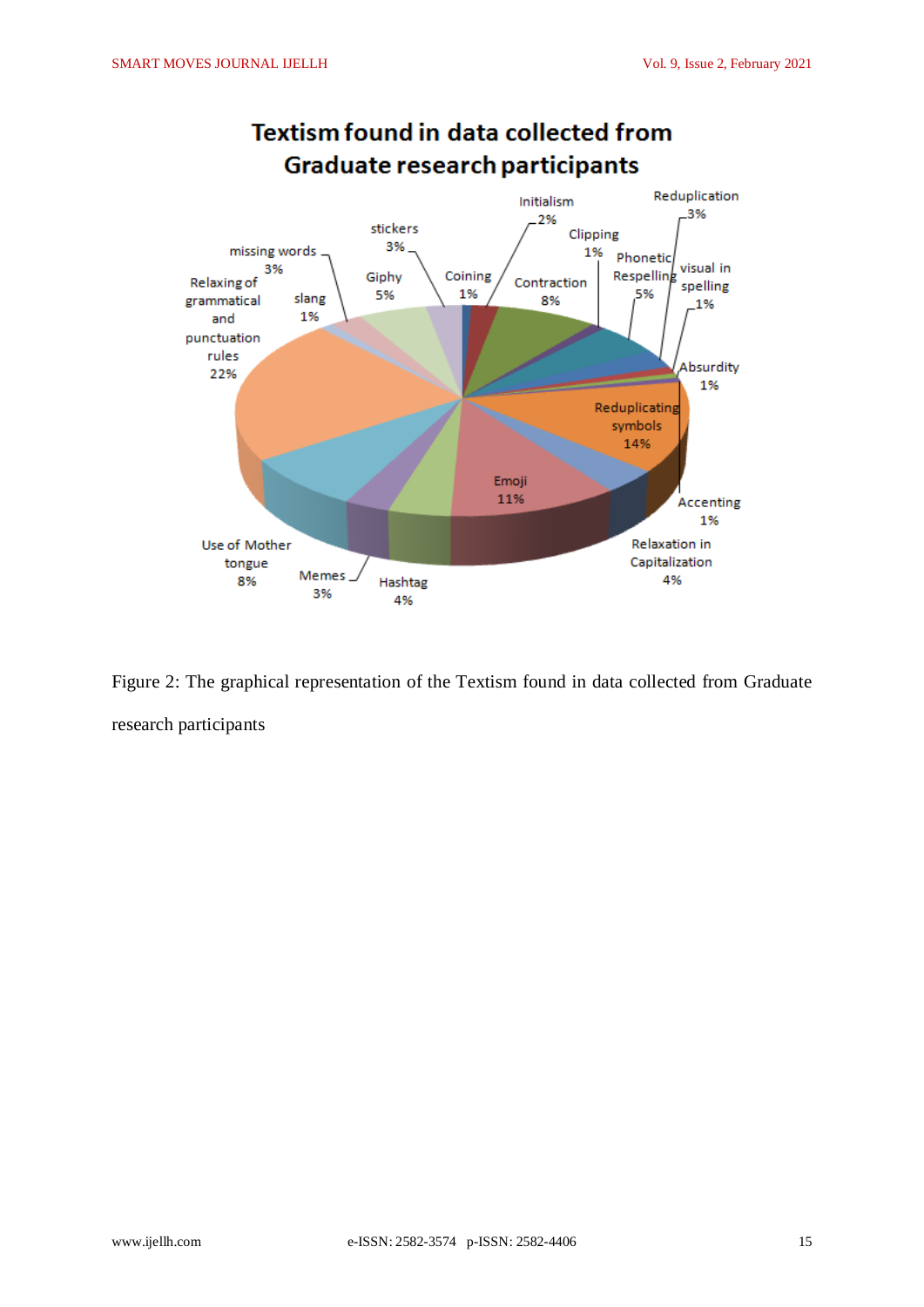

# **Textism found in data collected from Post** graduate research participants

Figure 3: The graphical representation of the Textism found in data collected from Post-Graduate research participants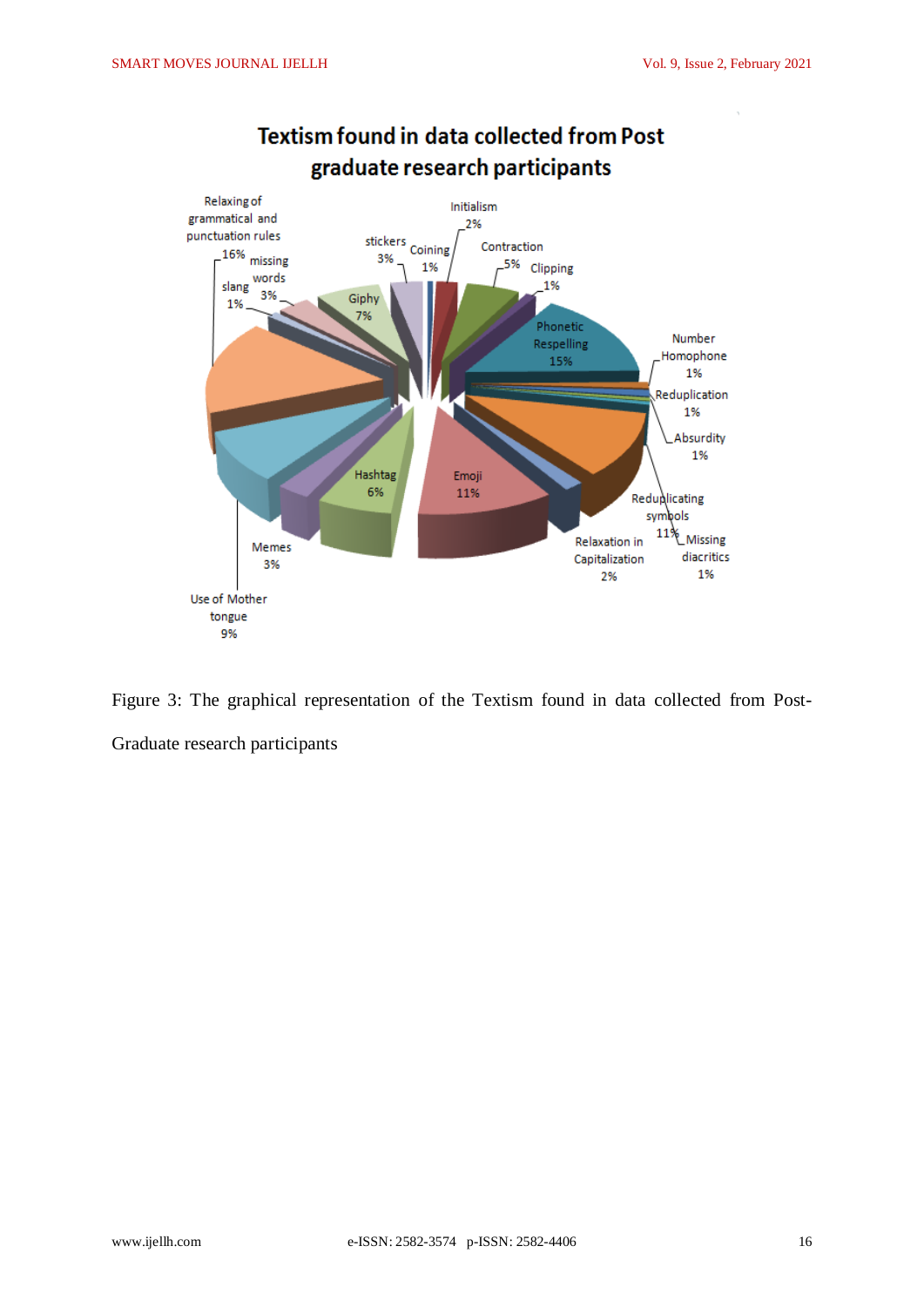

# Textism found in data collected from Ph.D scholar (research participants)

Figure 4: The graphical representation of the Textism found data collected from in PhD scholar

(research participants)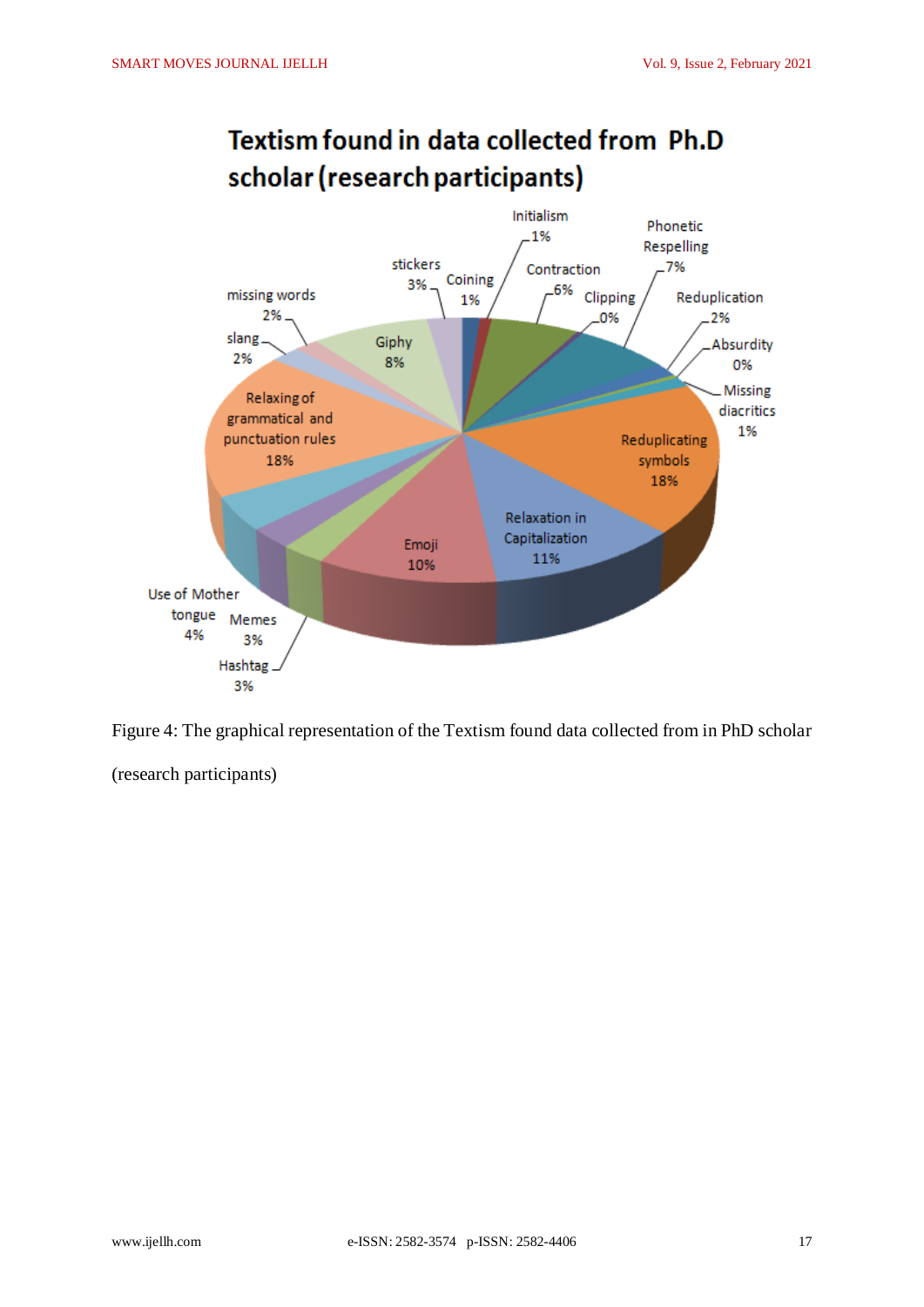

Figure 5: The graphical representation of the Textism found in collected authentic chats and posts of social media platforms (WhatsApp, Facebook, and Instagram).

Discussion

After analysis of the total collected data, it is clear that 'Relaxation of Grammatical and punctuation rules' is most common type of the textisim present in the authentic chats and post of social media platforms; with 22 percent in graduates, 16 percent in postgraduates and 18 percent in research scholars' corpuses. While 'reduplication of symbols' is seen as second most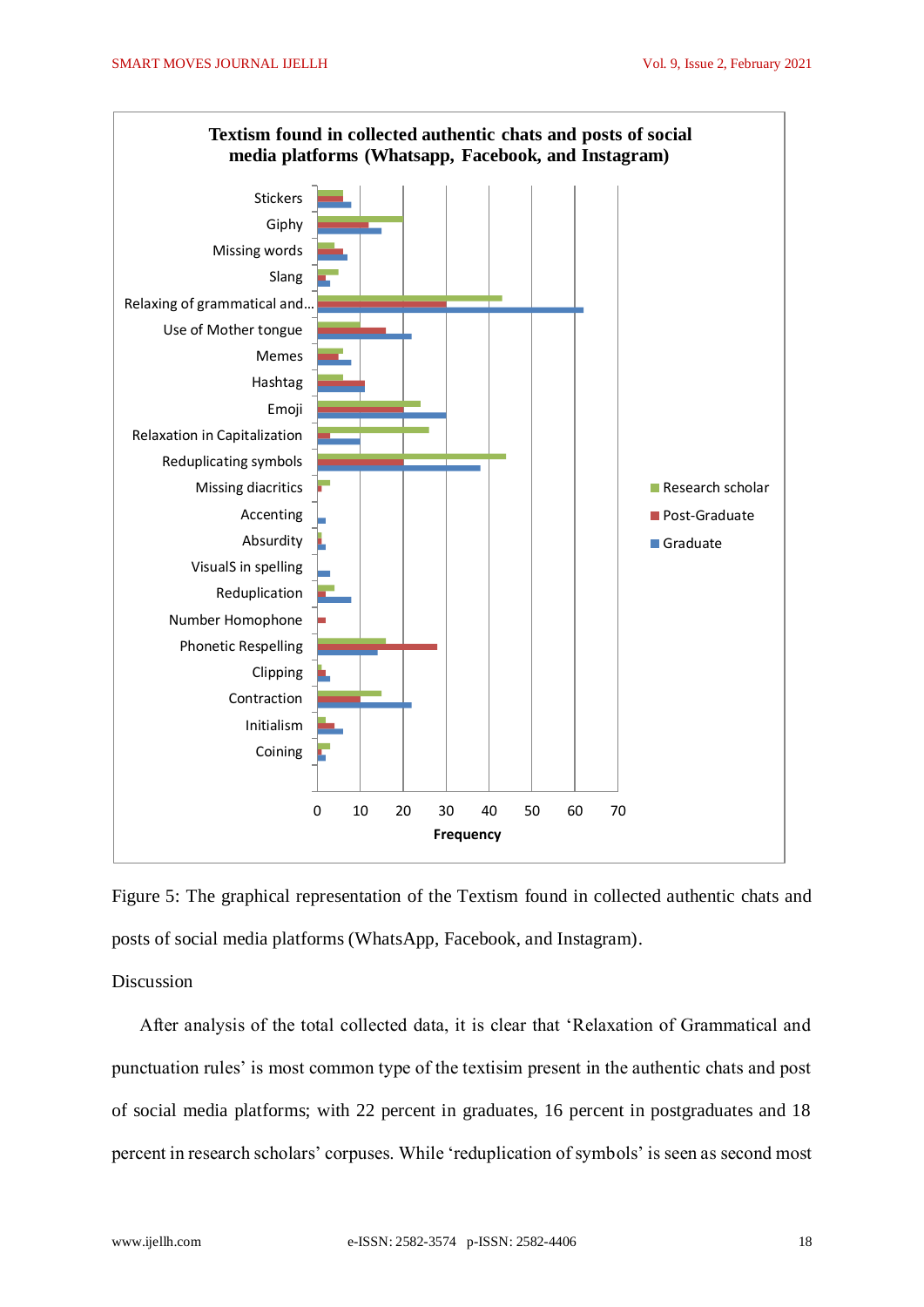commonly found textism in the participants' corpus; with 14 percent in graduates, 11 percent in post graduates and 18 percent in research scholars' authentic chats and posts. 'Emoji' comes third with 11 percent found in graduates, 11 percent in post graduates and 10 percent in research scholars' collected data. Thereafter come other types of textism, below they are arranged according to their frequency of occurrence in total collected data:

- 'Phonetic respelling' with 5 percent in graduates, 15 percent in post graduates and 7 percent in research scholars' corpuses;
- 'Use of mother tongue' with 8 percent in graduates, 9 percent in post graduates and 4 percent in research scholars' corpuses;
- 'Contraction' and 'Giphy' with 8 and 5 percent in graduates, 5 and 7 percent in post graduates and 6 and 8 percent in research scholars' corpuses respectively;
- 'Relaxation in capitalization' with 4 in graduates, 2 in post graduates and 11 percent in research scholars' data;
- 'Hashtag' with 4 percent in graduates, 6 percent in post graduates and 3 percent in research scholars' corpuses;
- 'Stickers' and 'Memes' both with 3 percent in graduates, post graduates and research scholars' corpuses respectively presenting equal percent of textism;
- 'Missing words' with 3 percent in graduates, 3 in post graduates and 2 in research scholars' corpuses;
- 'Reduplication' with 3 percent in graduates 1 percent in post graduates and 2 in research scholars' corpuses;
- 'Initialism' with 2 in graduates, 2 in post graduates and 1 percent in research scholars' corpuses;
- 'Slang' with 1 percent in graduates, 1 in post graduates and 2 in research scholars' corpuses;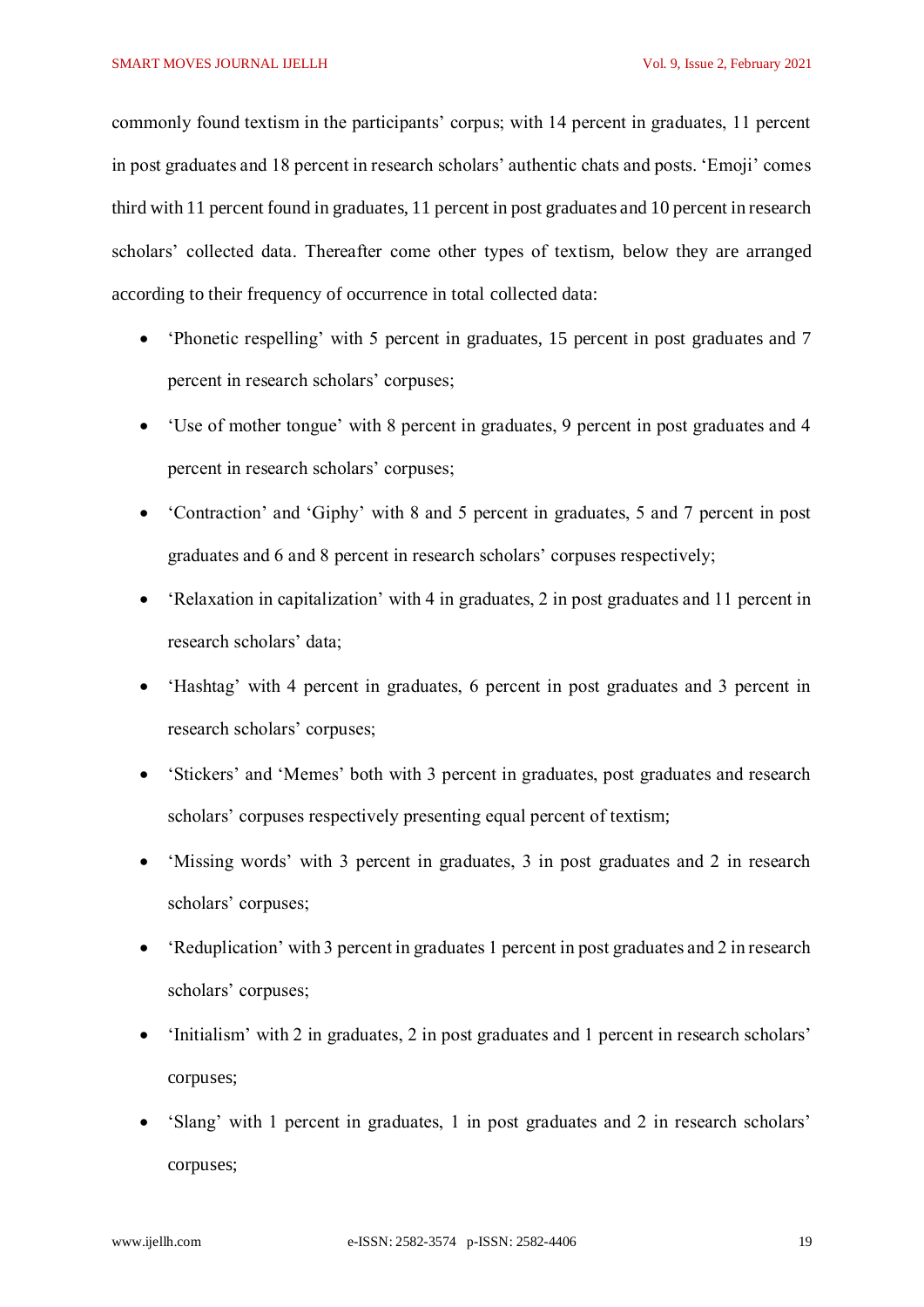- 'Coining' and 'Clipping' with 1 and 1 percent in graduates, 1 and 1 percent in post graduates and 1 and 0 percent in research scholars' corpuses respectively i.e. in research scholars' corpuses clipping is nil;
- 'Absurdity' and 'Missing diacritics' with 1 and 0 percent (i.e. missing diacritics is nil) in graduates, 1 and 1 in post graduates and 0 (i.e. absurdity is nil) and 1 percent in research scholars' corpuses respectively;
- 'Visuals in spelling' with 1 percent in graduates, 0 percent (i.e. Visuals in spelling is nil) in post graduates and 0 percent (i.e. Visuals in spelling is nil) in research scholars' corpuses;
- 'Number homophones' with 0 percent in graduates i.e. they are not used by graduates, 1 percent in post graduates and 0 percent i.e. number homophones are absent in research scholars' corpuses.

Language is the systematic medium of communication, which has evolved and adapted by the learner according to their needs. This evolution and adaptation of the language is happening since its genesis. Beowulf, Chaucer's Canterbury Tales, Shakespeare's unsurpassable writing are finest examples of how language has evolved and adapted systematically. From phonetics, phonology, morphology, syntax, semantics and pragmatics, every bit of language has gone through gradual modification. But the age of information and technology has brought rapid change in the way language is used. And this has given birth to non-standard typographic and orthographic form. These forms are being used ineptly thereby affecting the linguistic habit of the upcoming generation in unfavorable way. Many factors were unfolded after the discussion with the subjects and through the analysis of collected data, pertaining to the reasons behind the defying of English orthographic and typographic norms in social media platforms. Here are those factors: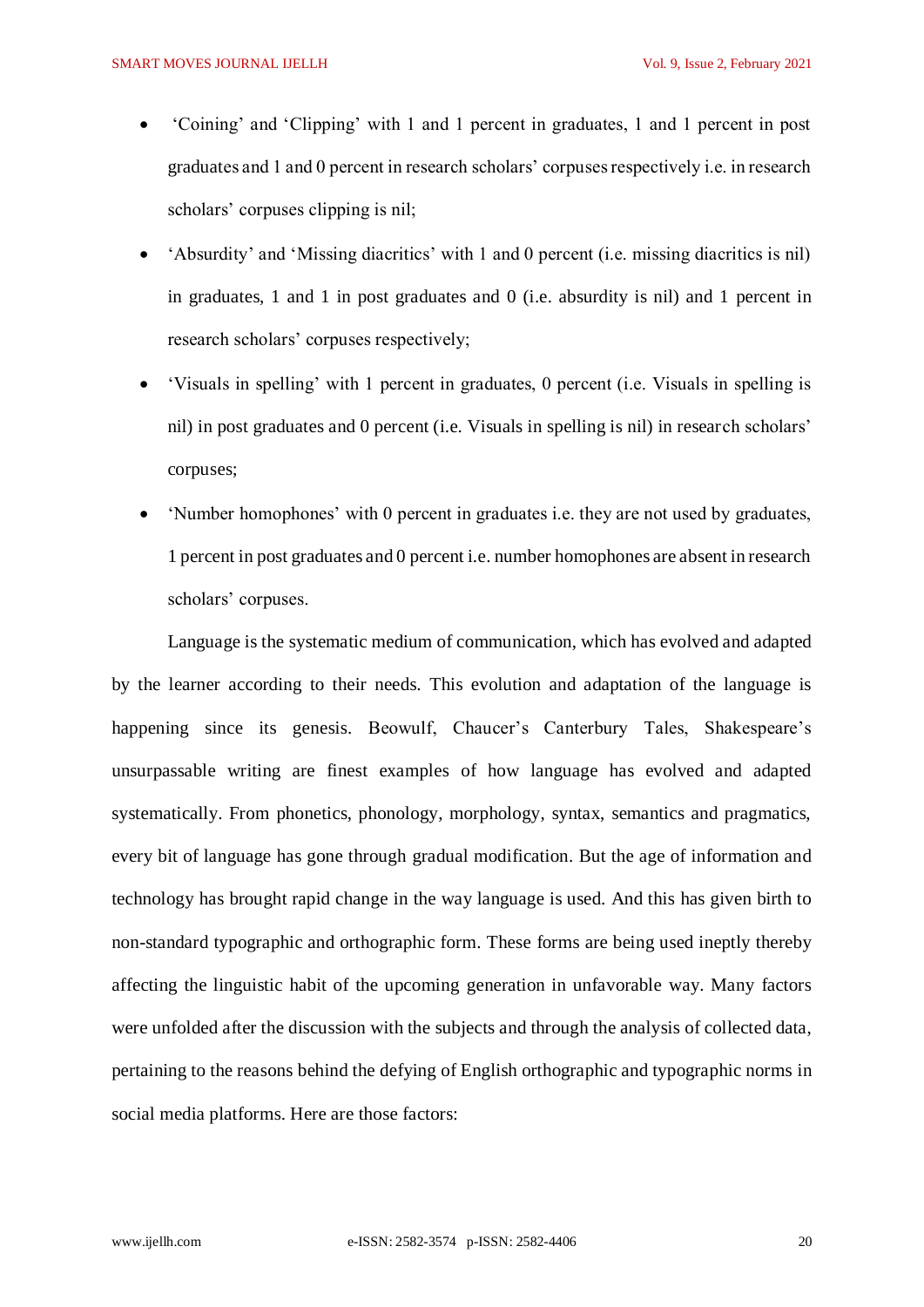### 1. For bringing more emotion and effectiveness to the conversation

Research participants were of the view that by elongating the spelling of words (for examples: soooo, finallyyyy, yess, yasssss, waitinggg and so on), they are able to add more emotions to the word. Suppose the word 'finallyyy, for them this word is more expressive than the word 'finally'. Former word represents that after a very hard effort someone have reached or achieved something and one can imagine the emotion of the speaker or the sender, while later too represent the same, but with less effectiveness. Similarly the word 'Yesss' or 'Yasssss' for Yes'; 'Sooooooo' for 'so' and many more textism are seen in collected data.

2. Lack of knowledge

Because of lack of knowledge of grammatical structure, some participants were of the view that in order to avoid the grammatical mistake, they use this strategy of putting the concrete words together along with hashtags (for examples: #BookingOpenForZero) for conveying the message. Instead of writing 'The ticket booking has started for the film Zero', they prefer to write in concise way (e.g. BookingOpenForZero, #revokeSedition#WeareAligs#WeareONE, #against#every#wrong) and this way does not require much knowledge of grammar.

3. Laziness and Busy schedule

Though technology has helped us in accomplishing various tasks swiftly, but it has turned us indolent too. Typing of complete sentence requires both mental and physical efforts. So just to avoid these efforts millennial make use of various tricks for short and snappy communication on social media for examples putting the content words together along with hashtag, use of typical abbreviation, and so on.

# 4. Attempting to save time

Busy schedule is also one of the reasons stated by the participants for the digression from the standard word formation and sentence construction. Therefore in order to reply quickly and effectively, they prefer to make use of compact spelling, memes, Gifs, etc.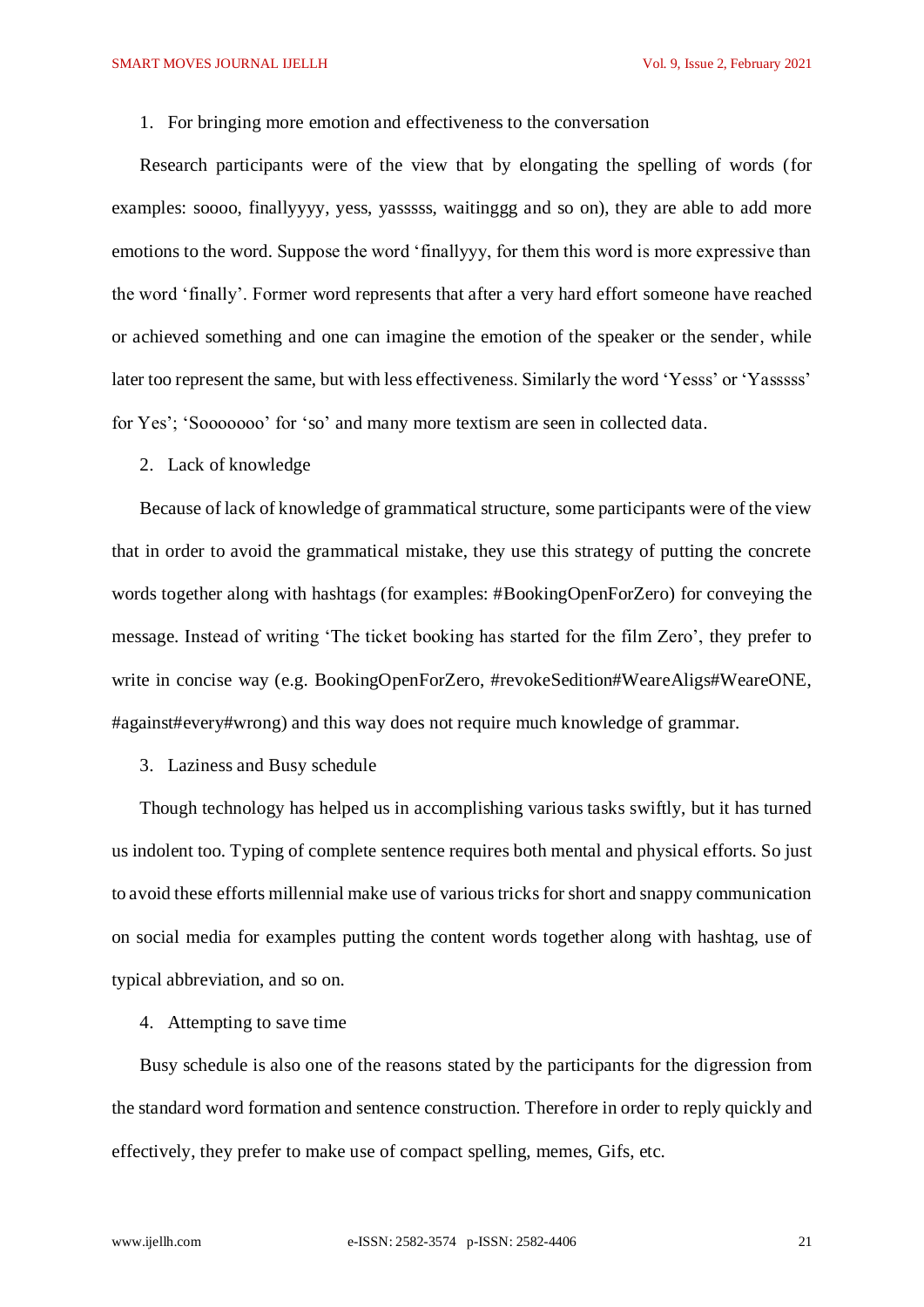## 5. Relationship status

Sometimes, statuses of the relationships too lead to the use of non-standard orthographic and typographic form. Deviation in orthographic and typographic form and use of emoticons, Gifs, memes are done mostly in informal context and conversation (conversation with friends, family and colleagues). As these contexts are more relaxed and use of these deviations often involve people that we know on a more personal level. In addition to this, social media platform has enabled one to form friends from distance and because of which now people have at least 200 friends on Facebook, 100 followers on Instagram and similar numbers on other social media handle. This has lead to the increase in communication. Therefore the responsibility on the shoulder of the person is increased now. Earlier he/she has to reply to four-five friends now he/she has to reply to so many friends available on different platforms of social media.

### 6. To flaunt

The deviation in words spelling and sentence construction are blazing a trail nowadays. Participants have expressed that the social media platform provides freedom, there is no restriction while doing deviation and moreover this deviation are setting trend. So they too prefer to do alteration and plunge into this trend.

## 7. To gain Attention

For some participants, deviation in word and sentence constructions, use of Gifs, use of emoticons, etc. catch more attention than the message typed in simple way.

## 8. No correspondence between letter and sound

Since there is no correspondence between letters of the alphabet and sounds they stand for, some participants were of the views that sometimes they are not able to recall the right spelling of the word they want to type; so according to how the word sounds, they form its spelling. For example one participant has used 'asgnmnt' for 'assignment', 'cruz' for 'cruise'.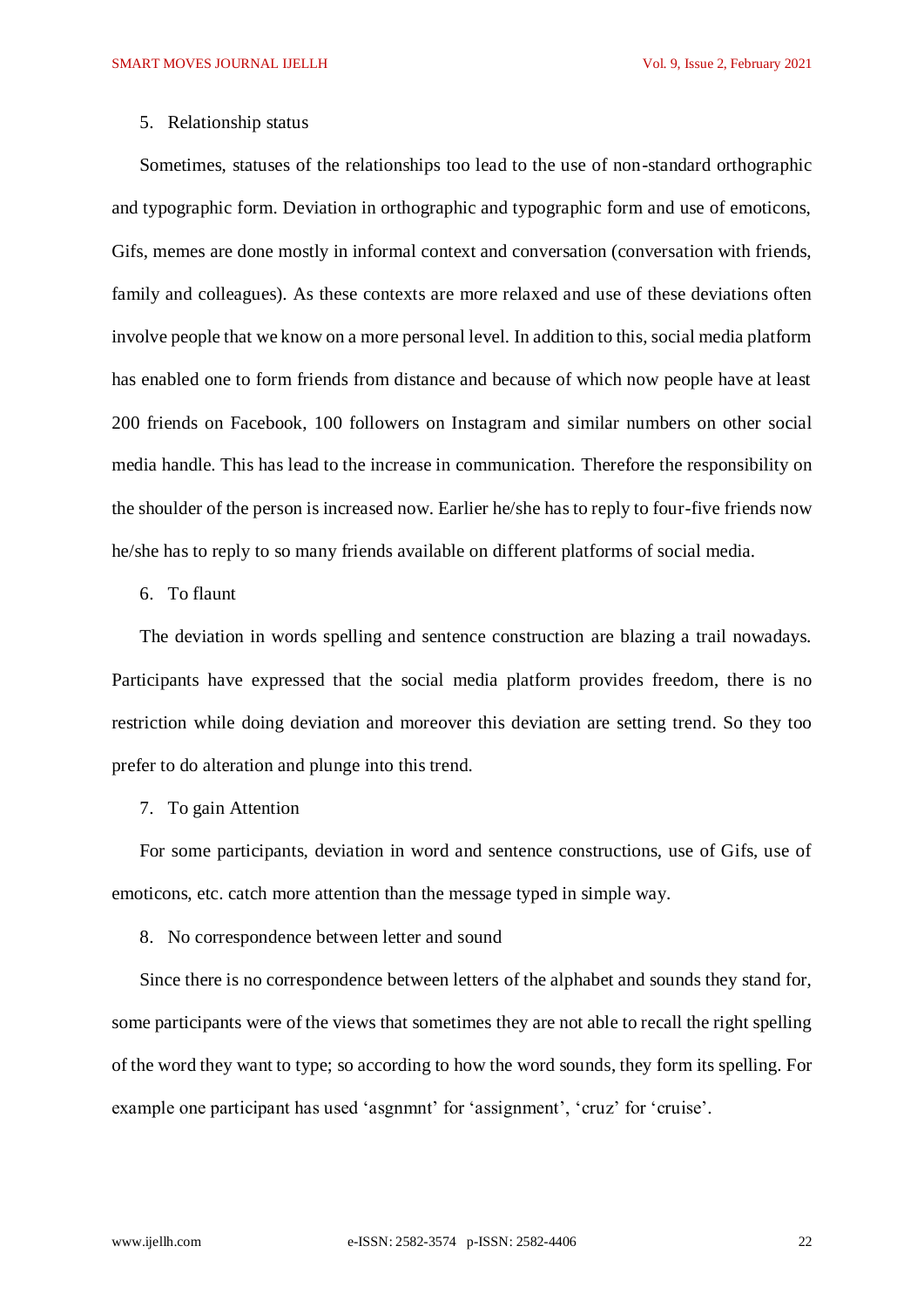### Recommendations

Language learning is a process of habit formation. The more often something is repeated, the stronger the habit and greater the learning (Bell 2016). Consequently, when we use deviant form of language repeatedly, this will soon become our habit and we will continue to use these forms everywhere irrespective of the context. On social media platform this deviation does not affect much but in terms of academics this new language poses a threat. This newly formed language of social media is the combination of non-standard orthography, typography, weird memes, Gifs, and emoticons. This language is not formed on the basis of some norms and conventions. People are using and learning social media language from the posts of adept users of the social media and then start using and applying this deviant language accordingly. From phonetics to Pragmatics, this new language is not formed on any rules and convention. It is just the uncertain modification which social media users made in the standard norms of English language according to their use and needs. It is not like, that the social media has only affected language in bad way, it has some positive impact too, like: it enables one to express freely without thinking much about conventions of the language, provides platform to put one's views, enables one to put one's opinion on public platform, gives opportunity to the language nerds to experiments with language by posting poems, stories, articles, etc. on social media platforms and some more.

So it is recommended that one should not completely discard the standard orthography and typography of English language while communicating on social media platforms and should try not to let the use of deviant form of language to become your linguistics habits. This can be done by listening, speaking, reading and writing of good academics and non-academics audios, videos and books respectively.

Millennial should try to make use of standard conventions of English language as much as possible in their posts. This will not only help them to upgrade their writing skills but through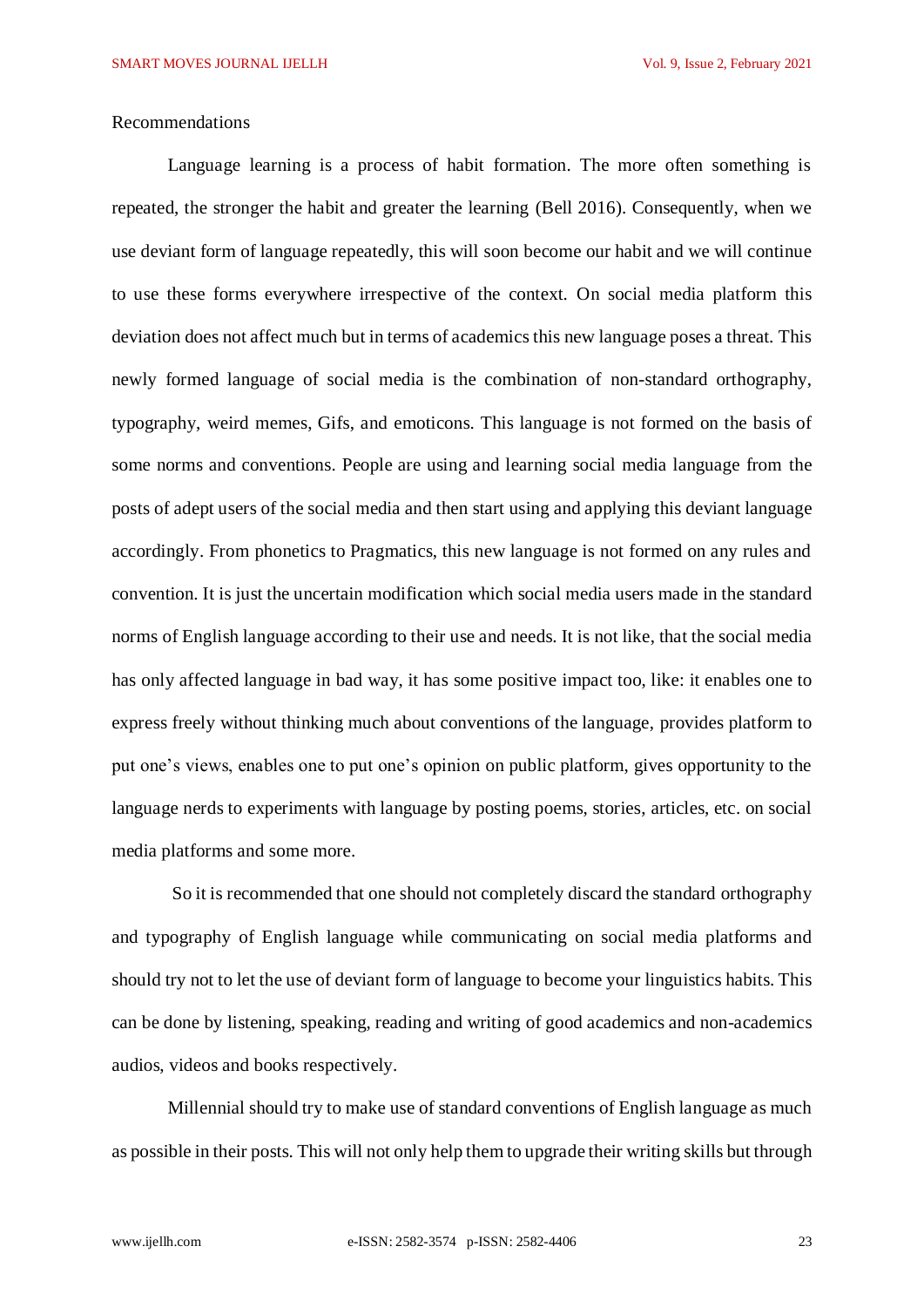this they will inspire and help other to make use of appropriate and intelligible language in their writing of social media posts and comments.

Since the social media has become the need nowadays, it is difficult to completely abolish its negative effects. So one thing can be done, that is, use it intelligently. In a nutshell, use it not just for the sake of doing communication but also for making the conversation commendable, fathomable and acceptable globally.

### **Conclusion**

From the interviews and data collected in this study, it is clear that the main reason behind the use of these deviant form of English language is to express oneself and what you are feeling (i.e. communication) effectively. On social media platform this deviation does not affect much but in terms of academics this new language poses a threat**.** Participants have blurred the conventional English language norms in quest of being more social and intimate. These deviant forms when used frequently will become part of our linguistic habits. It is concluded that, though social media has given us medium to express ourselves through various ways like deviant spelling of words, deviant grammatical structures, memes, hashtags, emoticons, etc. but one should try best not to make this deviant form of language as part of his/her linguistic habits because this habit will interfere in their academic studies and create hurdles in the accomplishment of language skills.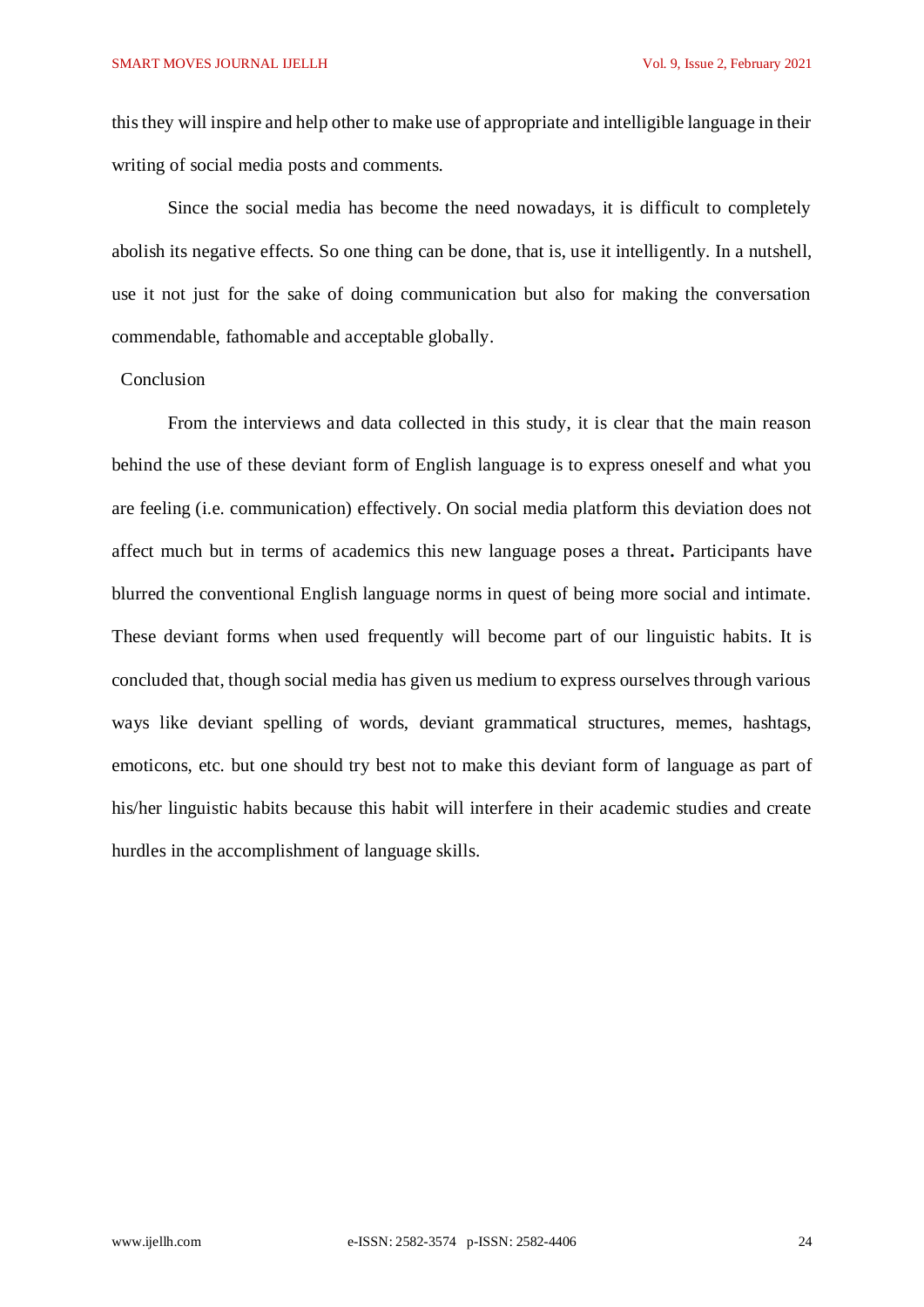#### References

- Bell, Prudence. "The Audio-Lingual Method", 2016, *SlidePlayer*, slideplayer.com/slide/9687016/ (accessed 10 March 2019)
- Danet, Brenda and Susan C. Herring. "Introduction: Welcome to the Multilingual Internet", *The Multilingual Internet: Language, Culture and Communication Online*, 2007, p. 12, www.ut.edu.sa/documents/182223/5072461/The+Multilingual+Internet- +Language,+Culture,+and+Communication+Online.pdf/286f20b9-6fec-4961-ad64- 472e8d721089
- "Definition of 'meme", 2019, *Collins*, [www.collinsdictionary.com/dictionary/english/meme](http://www.collinsdictionary.com/dictionary/english/meme) (accessed 30 September 2019)
- Clement, J. "Instagram Statistics & Facts", *Statista,* 14 May 2020, <https://www.statista.com/topics/1882/instagram/>
- **---.** "Tumblr Statistics & Facts", 20 August 2019, *Statista*, <https://www.statista.com/topics/2463/tumblr/>
- **---.** "WhatsApp Statistics & Facts", 18 September, 2019, *Statista,* www.statista.com/topics/2018/whatsapp/
- **---.** "hashtag", 2019, *English Oxford Living Dictionaries*, en.oxforddictionaries.com/definition/hashtag
- Jagtap, Urmila L. and Surekha R. Khare, "Use of Social Media in AIT Library: A Study", *International Conference on Digital Libraries 2013, Vision 2020: Looking Back 10 years and Forging New Frontiers*, edited by Shantanu Ganguly and P. K. Bhattacharya, TERI press, 2013, pp. 1060-1.
- Kelsey, Sigrid and Kirk St. Amant. "Handbook of Research on Computer Mediated Communication", volume I, p. 933, 2008, Google Books,

https://books.google.co.in/books?isbn=1599048647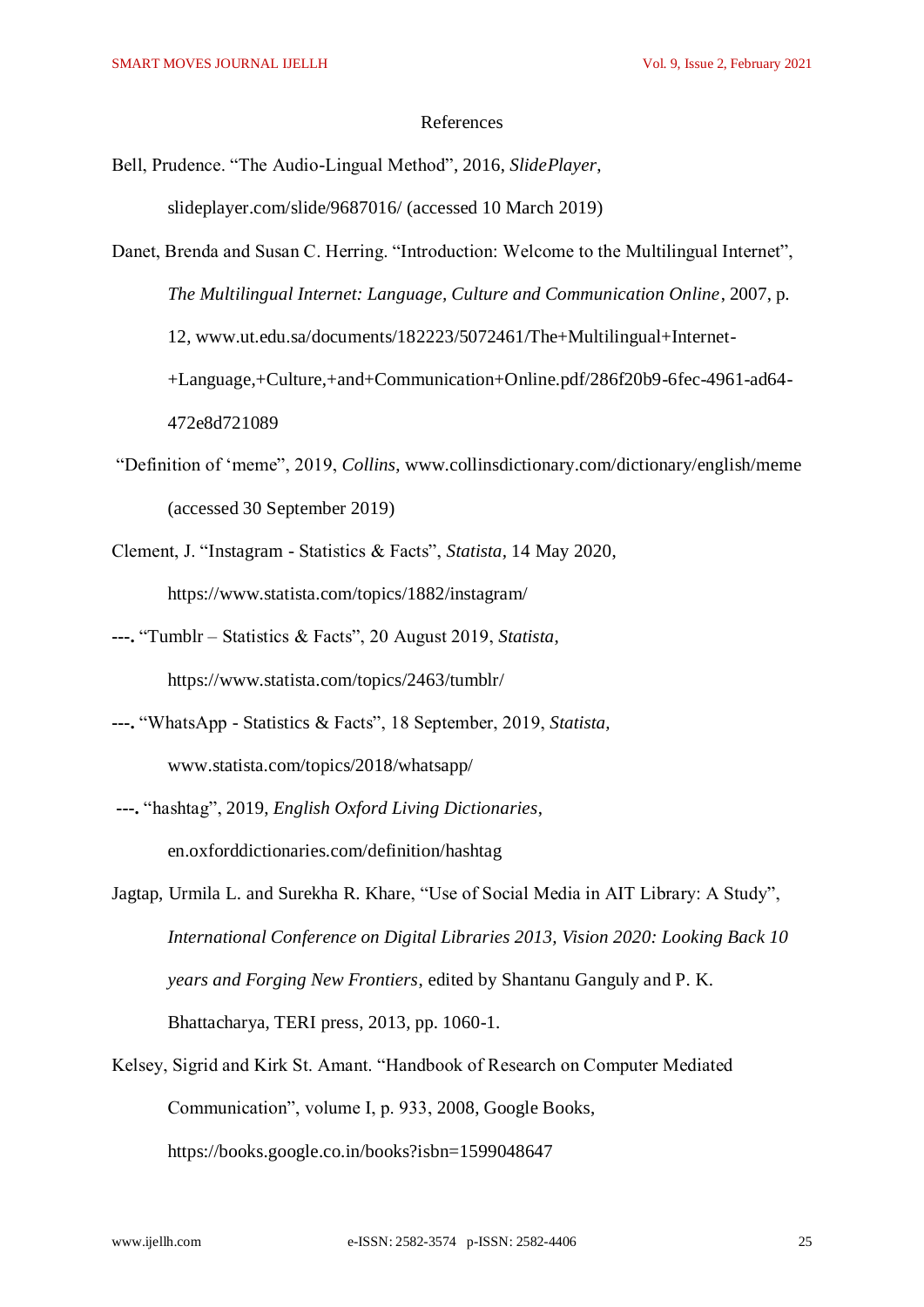Maurer, D.W. "Slang: Linguistics", Encyclopedia Britannica, https://www.britannica.com/topic/slang

- Ormerod, Katherine. "Introduction", *Why Social Media is Ruining Your Life*, 2018, *Google Books*, books.google.co.in/books?isbn=1788401409
- Pencak, Silvia. "Top 50+ Social Media Quotes", 2019, *PLC*, silviapencak.com/top-50-socialmedia-quotes/
- Randall, Angela. "Facebook Chat Stickers: What Are They and Should You Use Them? [Weekly Facebook Tips]", 23 July 2013, MUO, www.makeuseof.com/tag/usingfacebook-chat-stickers-vs-emoticons-weekly-facebook-tips/

"Social Media", 2019, *Techopedia*, [www.techopedia.com/definition/4837/social-media](http://www.techopedia.com/definition/4837/social-media)

- Spencer, Jamie. "60+ Social Networking Sites You Need to Know About in 2018", *make website.com*, makeawebsitehub.com/social-media-sites/
- Tankovska, H. "Facebook Statistics & Facts", 5 February 2021, *Statista*, https://www.statista.com/topics/751/facebook/
- **---.** "YouTube: Statistics & Data", 19 February 2021, *Statista,* https://www.statista.com/topics/2019/youtube/
- **---.** "Snapchat Statistics & Facts", *Statista*, 19 February 2021, https://www.statista.com/topics/2882/snapchat/
- **---.** "Twitter Statistics & Facts: Number of monetizable daily active Twitter users (mDAU) worldwide from 1st quarter 2017 to 4th quarter 2020", 22 February 2021, *Statista*, https://www.statista.com/statistics/970920/monetizable-daily-active-twitter-usersworldwide/
- Thurlow, Crispin. "Generation Txt? The sociolinguistics of young people's text-messaging", Jan 2013, p. 6, ResearchGate,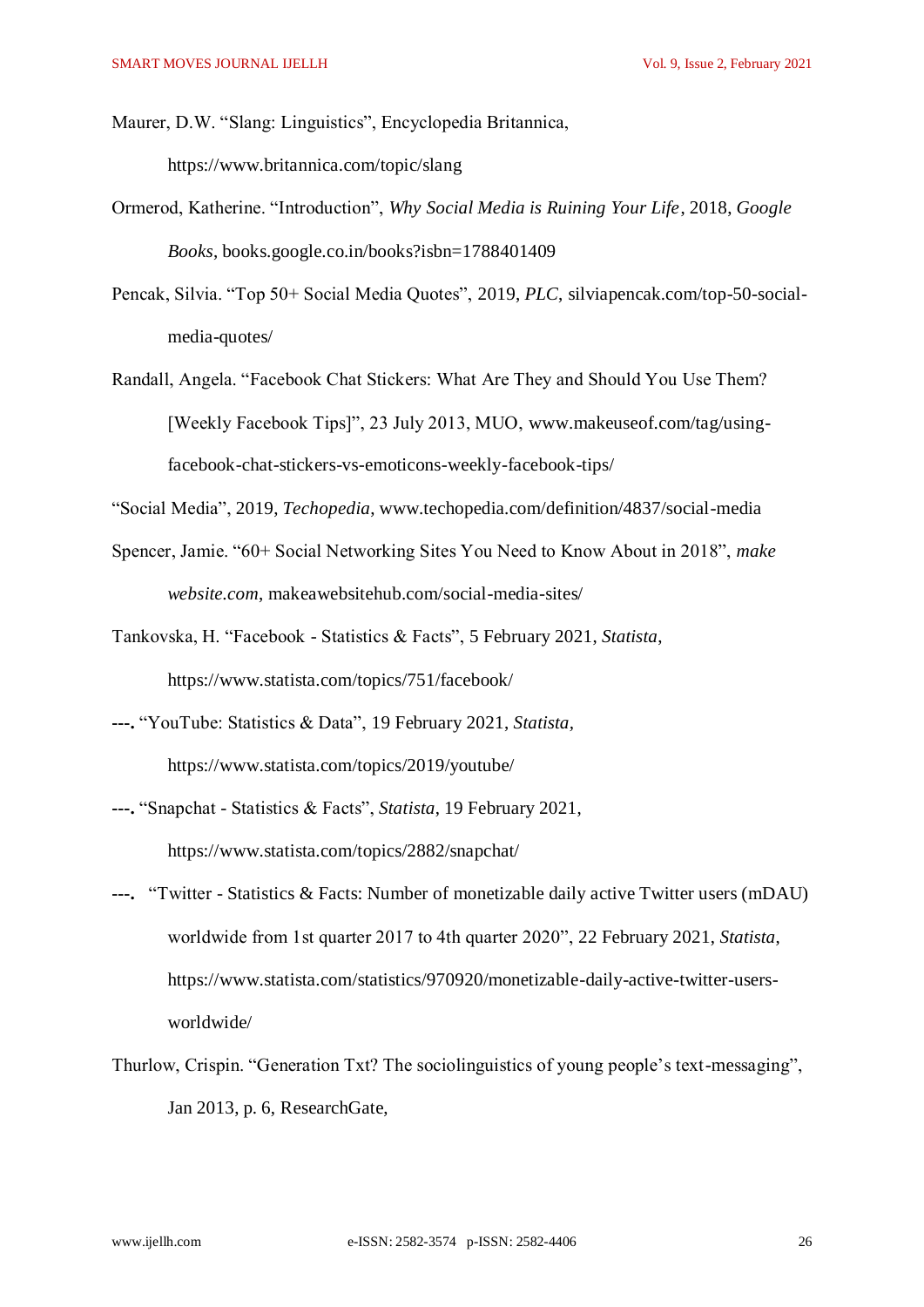www.researchgate.net/publication/259258527\_Generation\_Txt\_The\_sociolinguistics\_ of\_young\_people's\_text-messaging

Verheijen, Lieke. "The Effects of Text Messaging and Instant Messaging on Literacy", 14 Jul 2013, p. 583, *Taylor & Francis Online*,

www.tandfonline.com/doi/pdf/10.1080/0013838X.2013.795737

Verheijen, Lieke and Wessel Stoop. "Collecting Facebook posts and WhatsApp chats:

Corpus compilation of private social media messages", Sep. 2016 p. 255,

*ResearchGate*,

www.researchgate.net/publication/307587308\_Collecting\_Facebook\_posts\_and\_Wha

tsApp\_chats\_Corpus\_compilation\_of\_private\_social\_media\_messages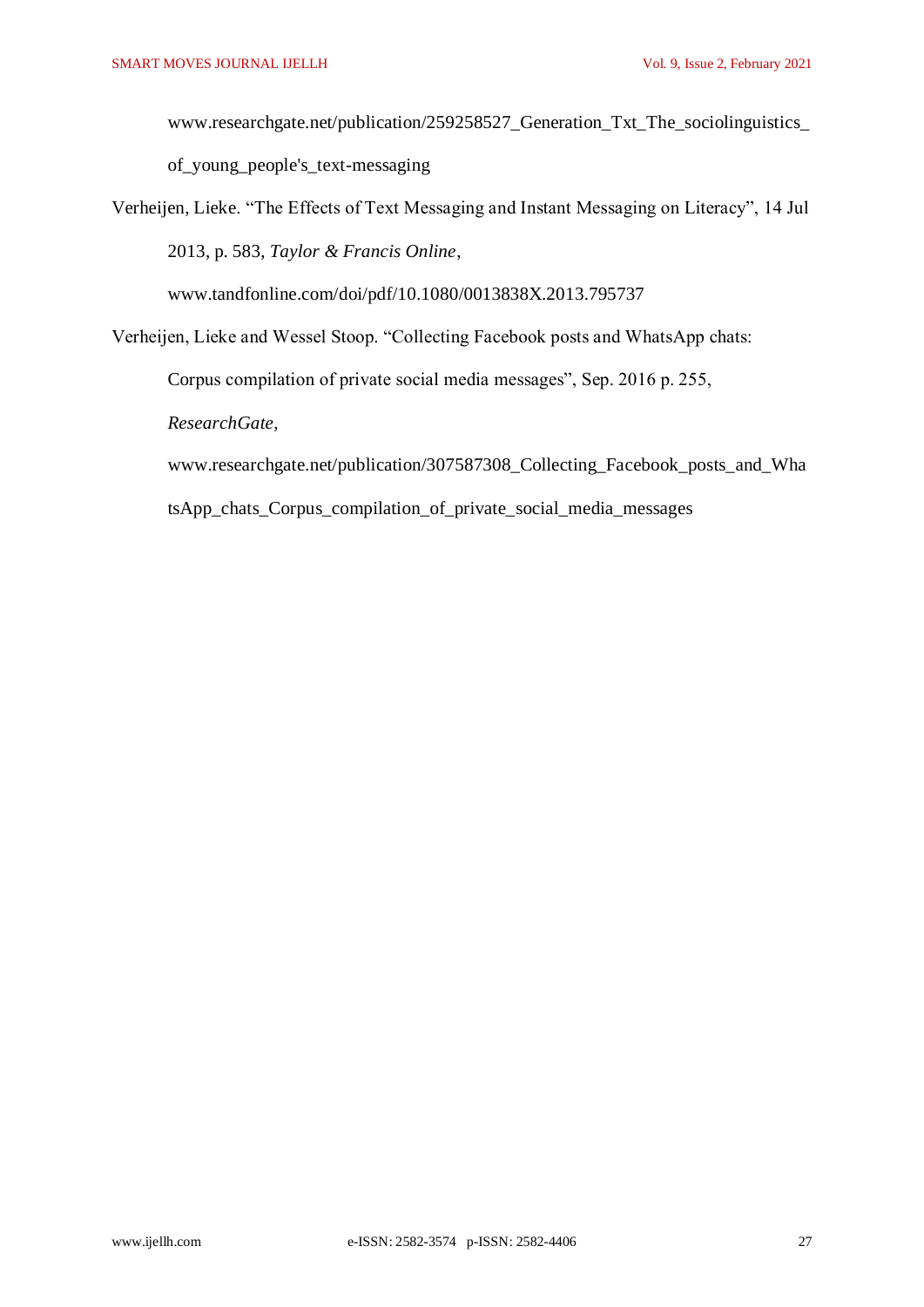| S.  | Designat  | Total     | No. of personal conversation       | No. of public                      |
|-----|-----------|-----------|------------------------------------|------------------------------------|
| No. | ion of    | number    | screenshot collected (i.e.         | conversation screenshot            |
|     | Participa | of        | *conversation with Friends,        | collected (i.e. public             |
|     | nts       | participa | <b>Classmates and Relatives on</b> | comments, statuses and             |
|     |           | nts       | <b>Whatsapp, Facebook and</b>      | posts of Whatsapp,                 |
|     |           |           | Instagram)                         | <b>Facebook and</b>                |
|     |           |           |                                    | Instagram)                         |
| 1.  | Graduate  | 23        | Total 20 screenshots               | Total 30 screenshots               |
|     | ${\bf S}$ |           | (of which 9 screenshots from       | (of which 16 screenshot            |
|     |           |           | Whatsapp, 6 screenshots from       | Facebook<br>from<br>$\{9$          |
|     |           |           | Facebook and 5 screenshots         | screenshots<br>having              |
|     |           |           | from Instagram)                    | comments and 7 having              |
|     |           |           |                                    | <i>posts</i> }; 8 screenshots from |
|     |           |           |                                    | Instagram {4 screenshots           |
|     |           |           |                                    | having posts and 4 having          |
|     |           |           |                                    | statuses }<br>and<br>6             |
|     |           |           |                                    | screenshots<br>from                |
|     |           |           |                                    | Whatsapp statuses)                 |

# **Appendix 1**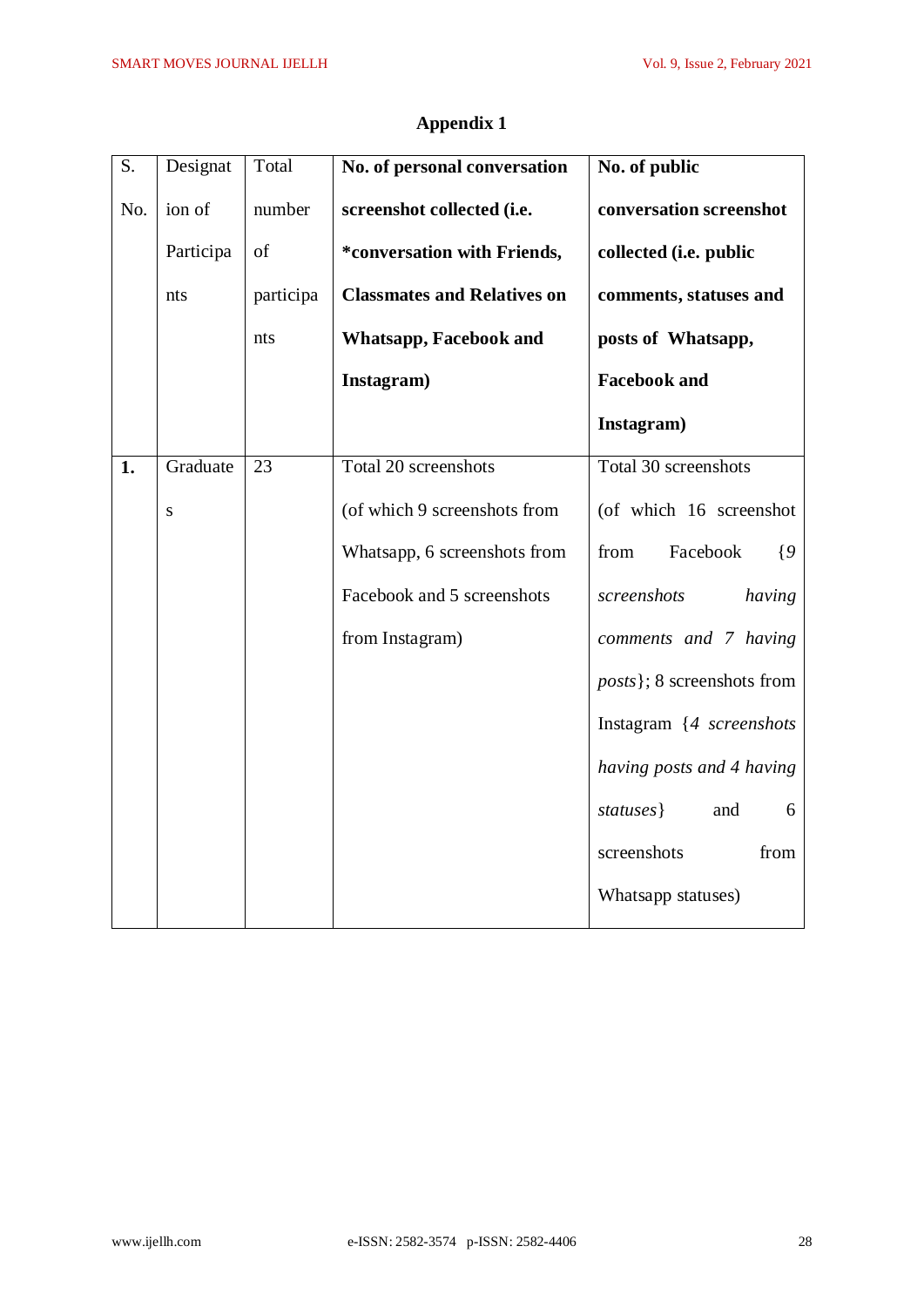| 2. | Post            | 25 | Total 20 screenshots         | Total 32 screenshots                                   |
|----|-----------------|----|------------------------------|--------------------------------------------------------|
|    | Graduate        |    | (of which 8 screenshots from | (of which 15 screenshots                               |
|    | ${\bf S}$       |    | Whatsapp, 6 screenshots from | Facebook<br>from                                       |
|    |                 |    | Facebook and 6 screenshots   | ${7$ <i>Comments</i> and 8 <i>ports</i> };             |
|    |                 |    | from Instagram)              | 8<br>screenshots<br>from                               |
|    |                 |    |                              | Instagram $\{3 \; \text{statuses} \; \text{and} \; \}$ |
|    |                 |    |                              | 3 posts); 9 screenshots                                |
|    |                 |    |                              | from Whatspp statuses)                                 |
| 3. | Research        | 13 | Total 10 screenshots         | Total 15 screenshots                                   |
|    | <b>Scholars</b> |    | (of which 5 screenshots from | (of which 8 screenshots                                |
|    |                 |    | Whatsapp and 5 screenshots   | from<br>Facebook                                       |
|    |                 |    | from Facebook)               | {comments and posts}, 3                                |
|    |                 |    |                              | screenshots<br>from                                    |
|    |                 |    |                              | Instagram {comments and                                |
|    |                 |    |                              | <i>posts</i> } and 4 screenshots                       |
|    |                 |    |                              | from Whatsapp statuses)                                |
|    | <b>GRAND</b>    | 61 | 50                           | 77                                                     |
|    | <b>TOTAL</b>    |    |                              |                                                        |

**\*** Conversation: With the permission of participants researcher has taken the screenshots of the conversations. The whole conversation is not selected for analysis. Just the part of the conversation is taken for analysis. That is, from where the topic is triggered, heart of the conversation, etc. (minimum four dialogues).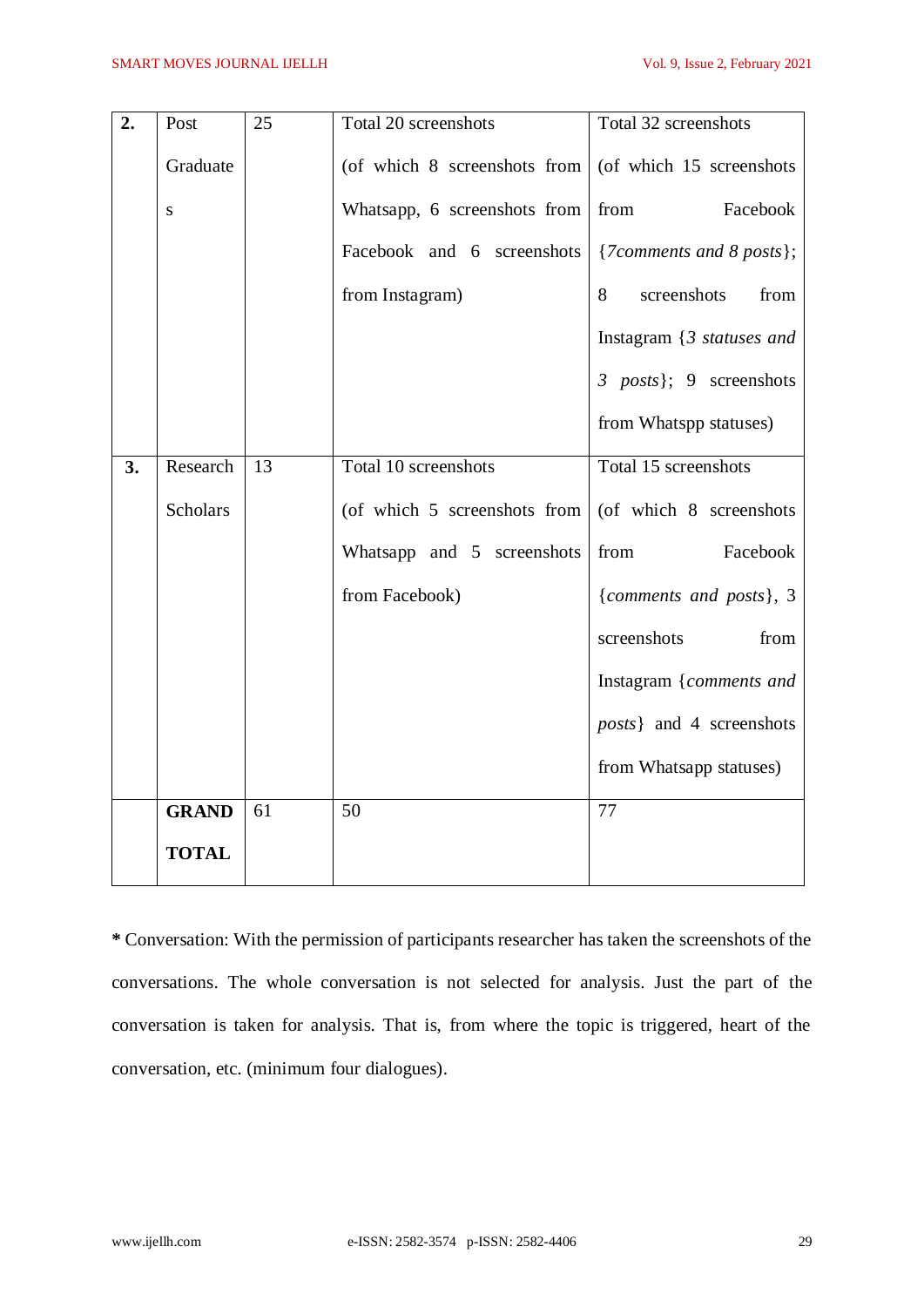

# **Appendix 2**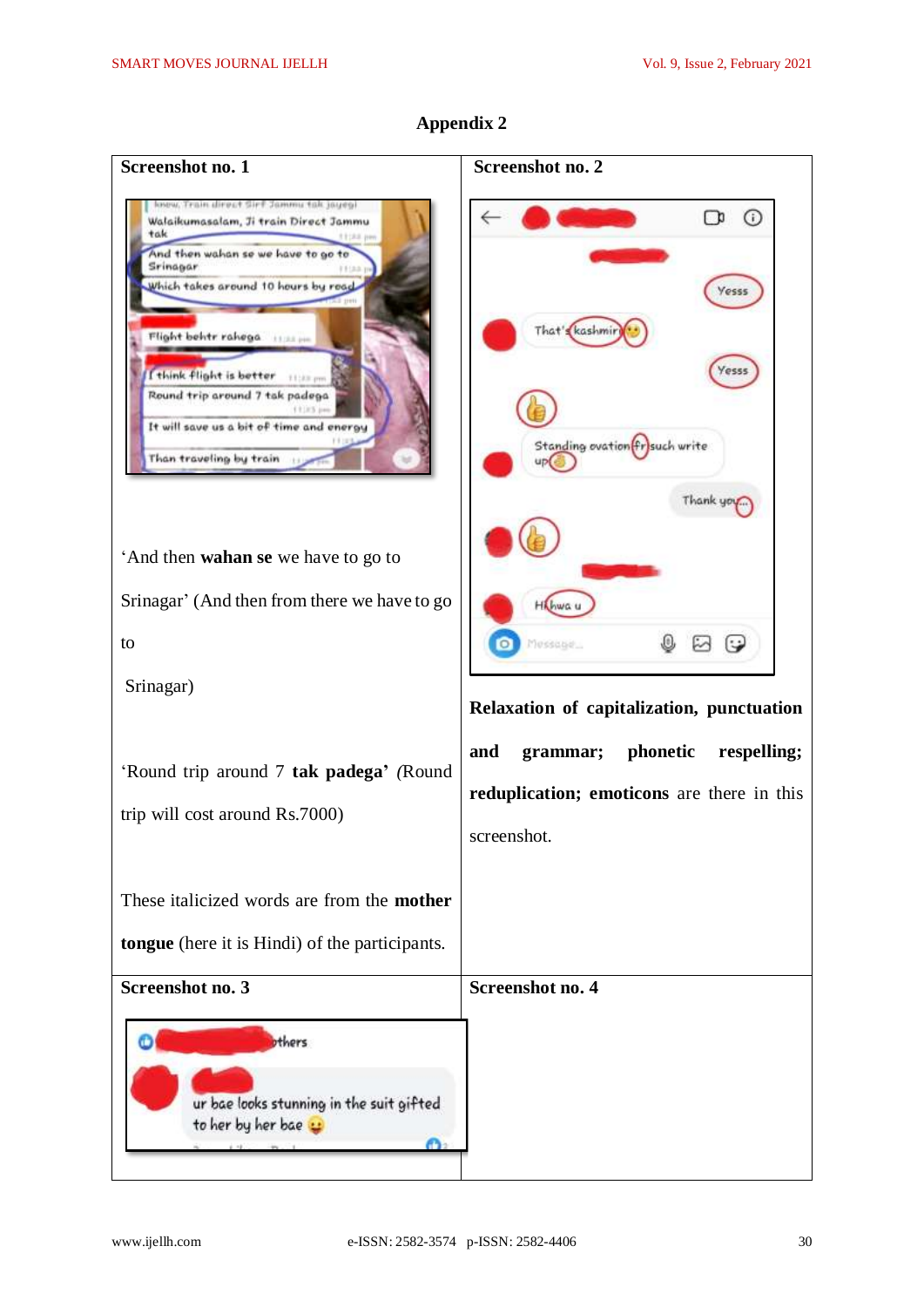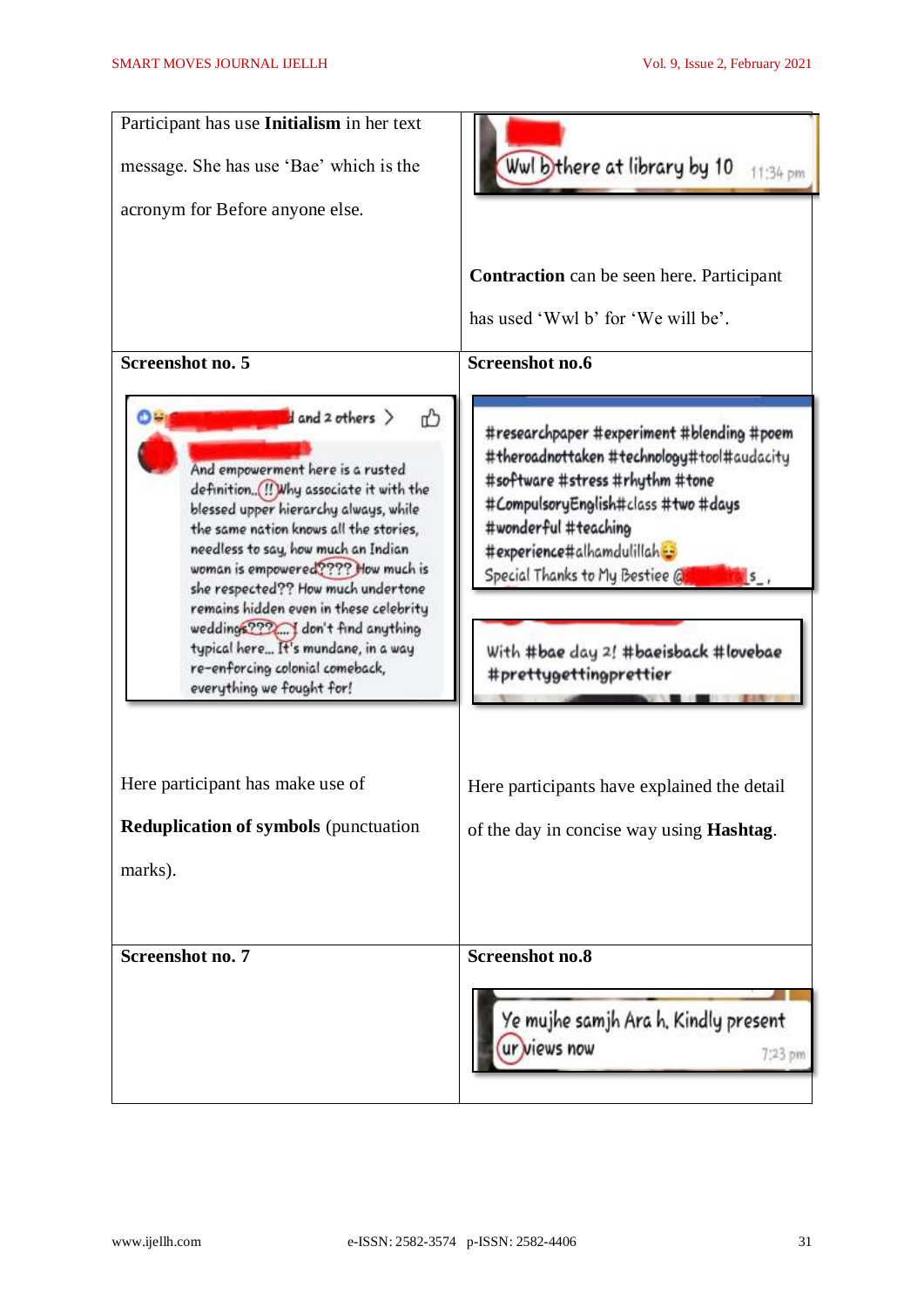

| Screenshot no. 9 | Screenshot no. 10                                    |
|------------------|------------------------------------------------------|
|                  | Hallo frandz, made for each other jodi ko<br>dekh lo |
|                  |                                                      |
|                  |                                                      |
|                  | Here participants has tried to Accent the            |
|                  | word by changing the vowel sounds of the             |
|                  | phrase 'Hello Friends'                               |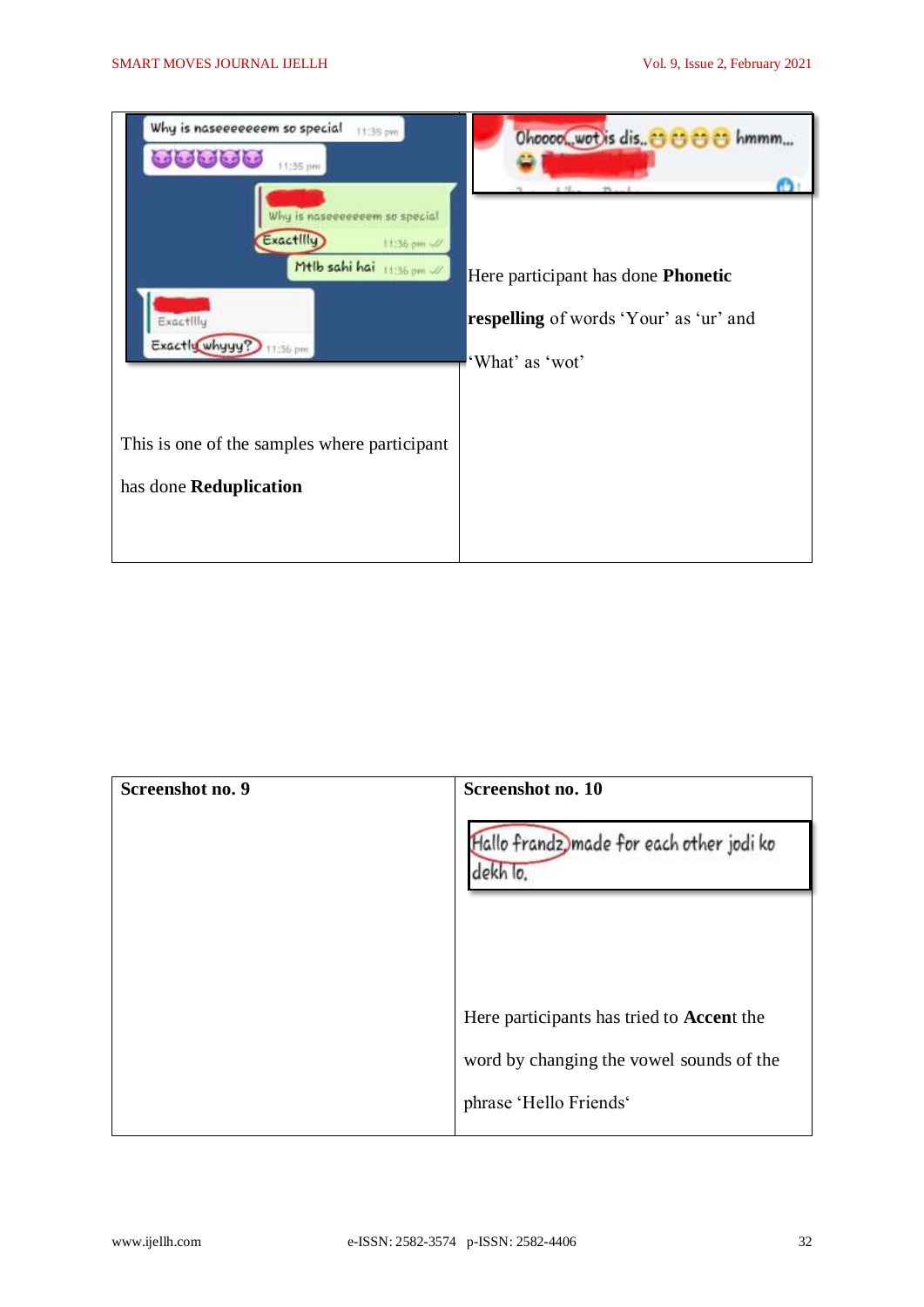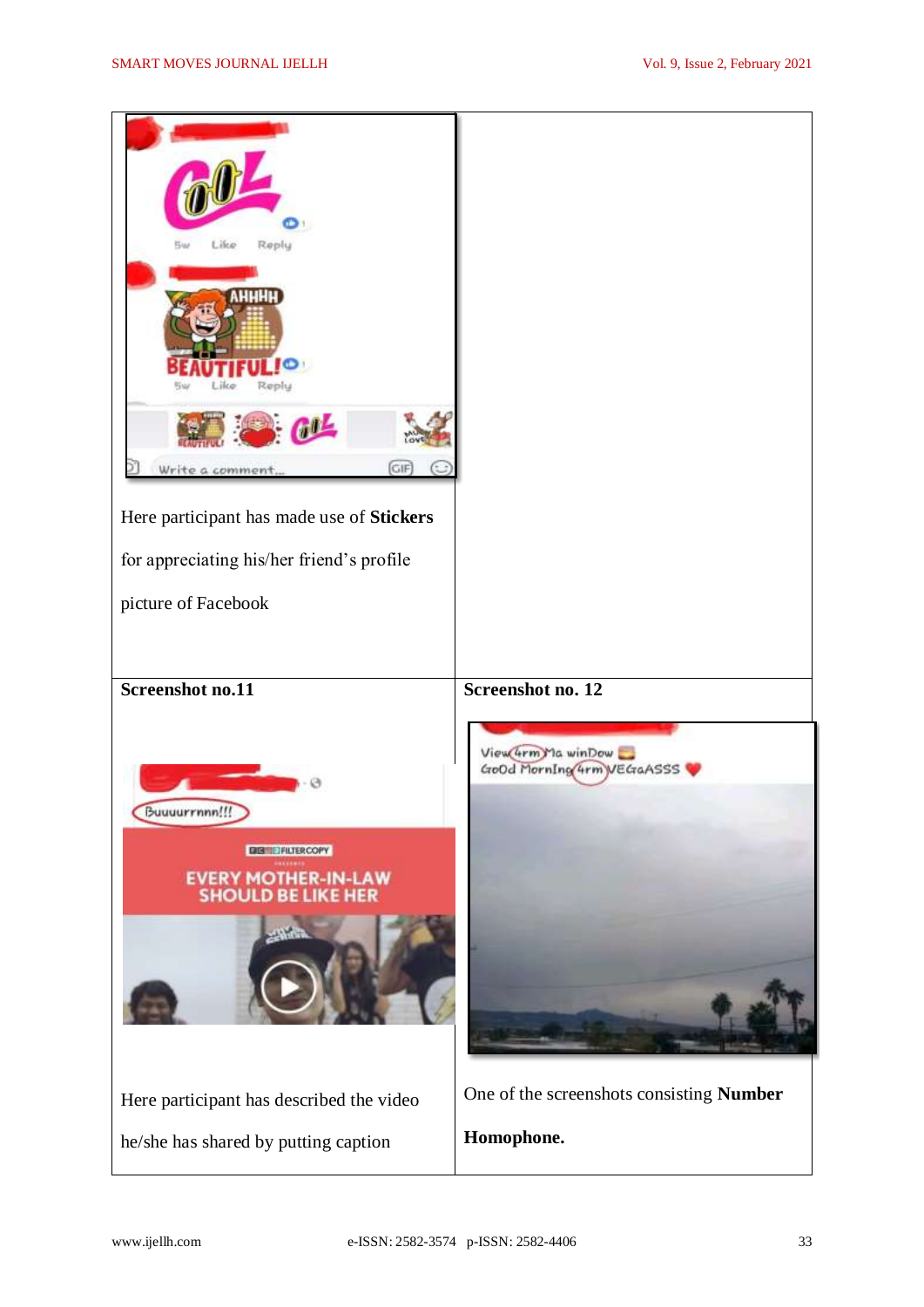| 'Buuuurrnnn!!!' instead of Burn!. This is<br>one of the examples of <b>Absurdity</b> seen in<br>the collected data.                                                                                                                                               |                                                                                                                                                                    |
|-------------------------------------------------------------------------------------------------------------------------------------------------------------------------------------------------------------------------------------------------------------------|--------------------------------------------------------------------------------------------------------------------------------------------------------------------|
| <b>Screenshot no. 13</b>                                                                                                                                                                                                                                          | <b>Screenshot no. 14</b>                                                                                                                                           |
| Sorry Mr. Ahmad for late<br>reply  actually little busyin<br><b>NET</b> exam preparation plus<br>other work yeah will convey n<br>share your page n(info, with my<br>friends Sorry I do not have<br>any idea regarding d overseas<br>edu, consultng firm in Alig. | Hppy bdyy 2 my special frnd., oll d dyz dt i spen<br>becomes more special in ur cmpany.<br><b>Relaxation in grammar and</b><br><b>punctuation</b> can be seen here |
| Here research participant has clipped                                                                                                                                                                                                                             |                                                                                                                                                                    |
| information as 'info.', education as 'edu.' and                                                                                                                                                                                                                   |                                                                                                                                                                    |
| Aligarh as 'Alig.'                                                                                                                                                                                                                                                |                                                                                                                                                                    |
| <b>Screenshot no. 15</b>                                                                                                                                                                                                                                          |                                                                                                                                                                    |